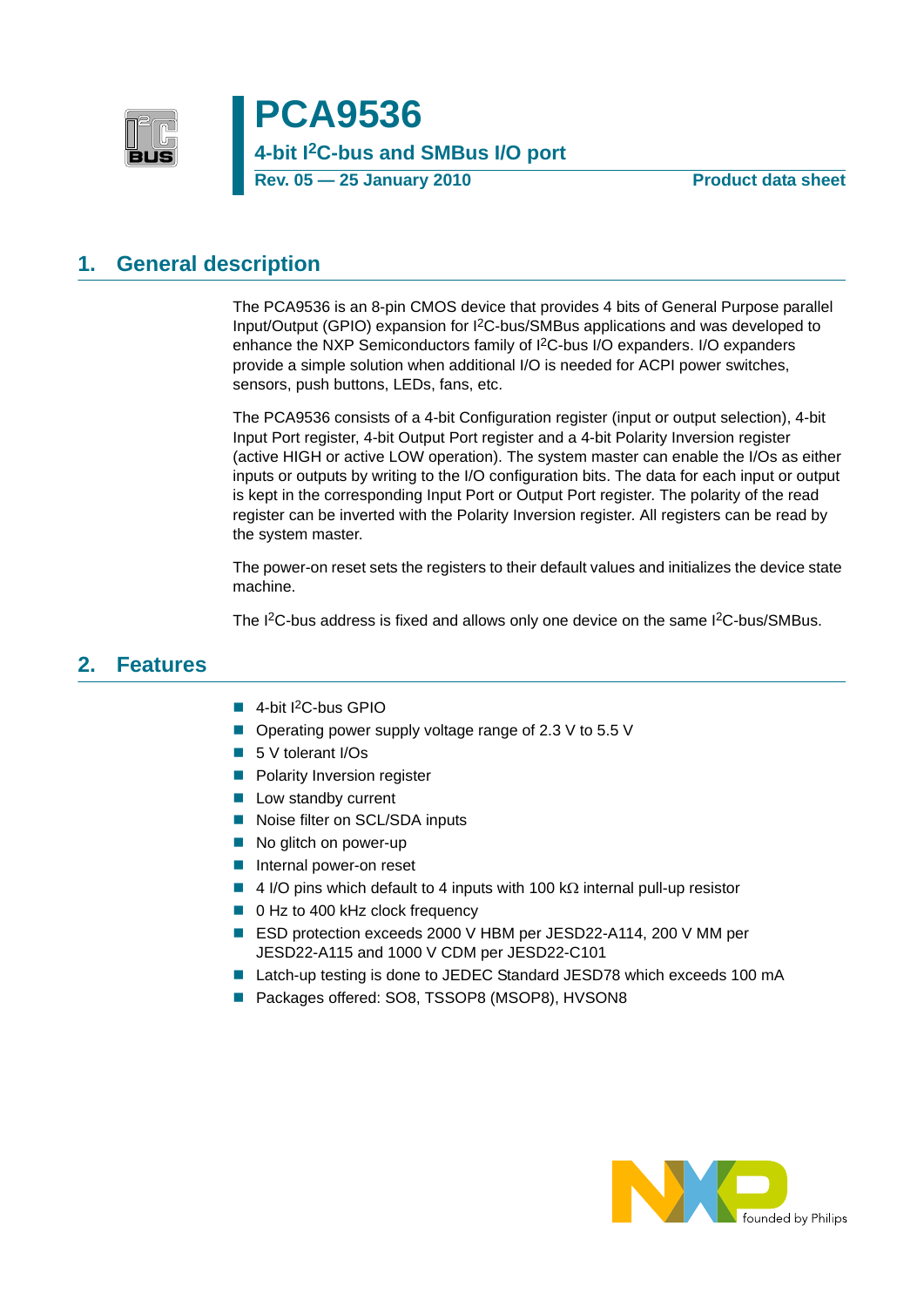# <span id="page-1-2"></span>**3. Ordering information**

| <b>Type</b>     | <b>Topside</b> | Package               |                                                                                                                         |                |  |  |  |  |  |
|-----------------|----------------|-----------------------|-------------------------------------------------------------------------------------------------------------------------|----------------|--|--|--|--|--|
| number          | mark           | <b>Name</b>           | <b>Description</b>                                                                                                      | <b>Version</b> |  |  |  |  |  |
| <b>PCA9536D</b> | PCA9536        | SO <sub>8</sub>       | plastic small outline package; 8 leads;<br>body width 3.9 mm                                                            | SOT96-1        |  |  |  |  |  |
| PCA9536DP       | 9536           | TSSOP8 <sup>[1]</sup> | plastic thin shrink small outline package;<br>8 leads; body width 3 mm                                                  | SOT505-1       |  |  |  |  |  |
| PCA9536TK       | 9536           | HVSON8                | plastic thermal enhanced very thin small<br>outline package; no leads; 8 terminals;<br>body $3 \times 3 \times 0.85$ mm | SOT908-1       |  |  |  |  |  |

<span id="page-1-0"></span>[1] Also known as MSOP8.

# <span id="page-1-3"></span>**4. Block diagram**

<span id="page-1-1"></span>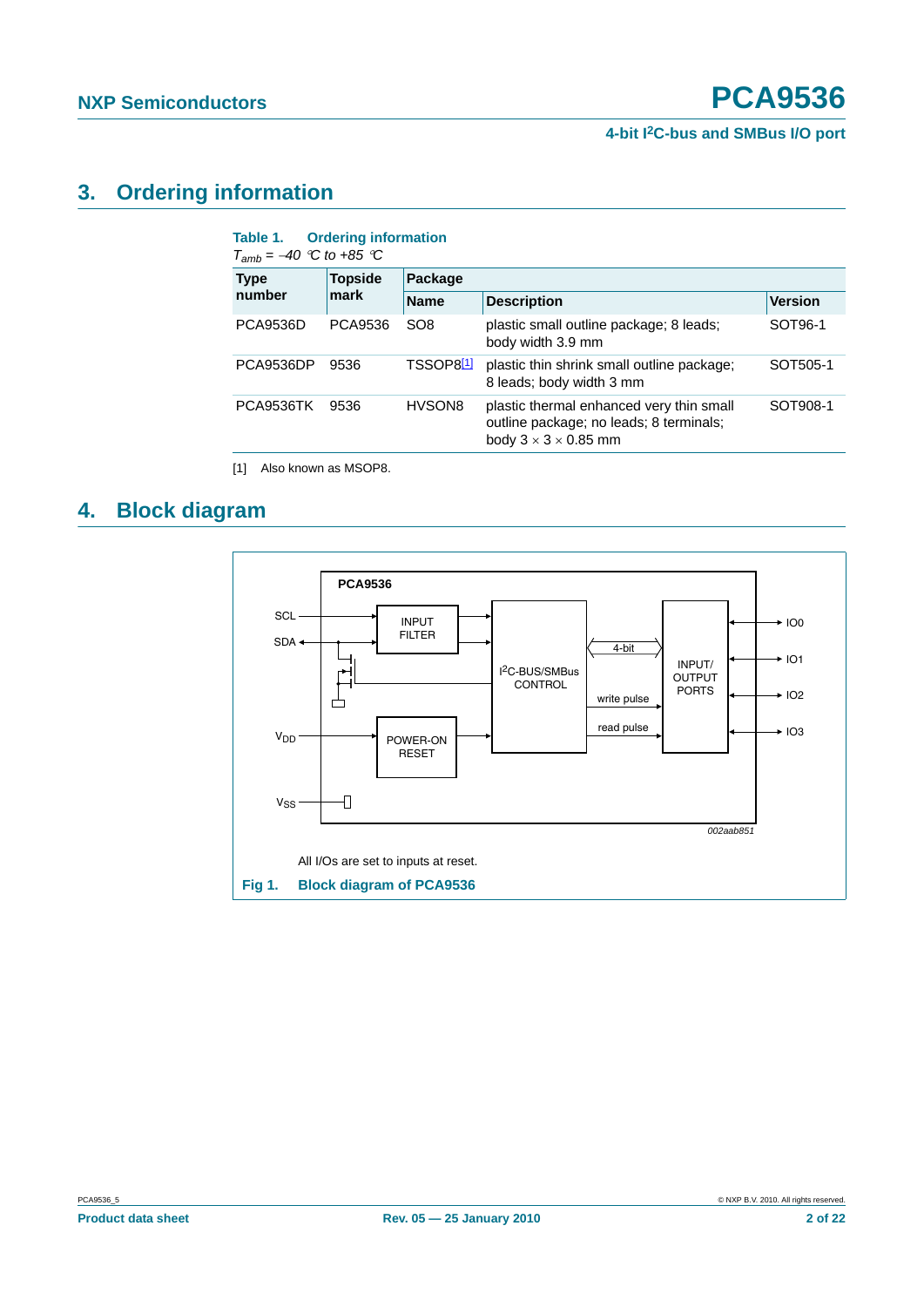# <span id="page-2-1"></span><span id="page-2-0"></span>**5. Pinning information**

# **5.1 Pinning**



# <span id="page-2-2"></span>**5.2 Pin description**

| Table 2.              | <b>Pin description</b> |                    |
|-----------------------|------------------------|--------------------|
| <b>Symbol</b>         | Pin                    | <b>Description</b> |
| IO <sub>0</sub>       |                        | input/output 0     |
| IO <sub>1</sub>       | 2                      | input/output 1     |
| IO <sub>2</sub>       | 3                      | input/output 2     |
| <b>V<sub>ss</sub></b> | 4                      | supply ground      |
| IO <sub>3</sub>       | 5                      | input/output 3     |
| <b>SCL</b>            | 6                      | serial clock line  |
| <b>SDA</b>            | 7                      | serial data line   |
| V <sub>DD</sub>       | 8                      | supply voltage     |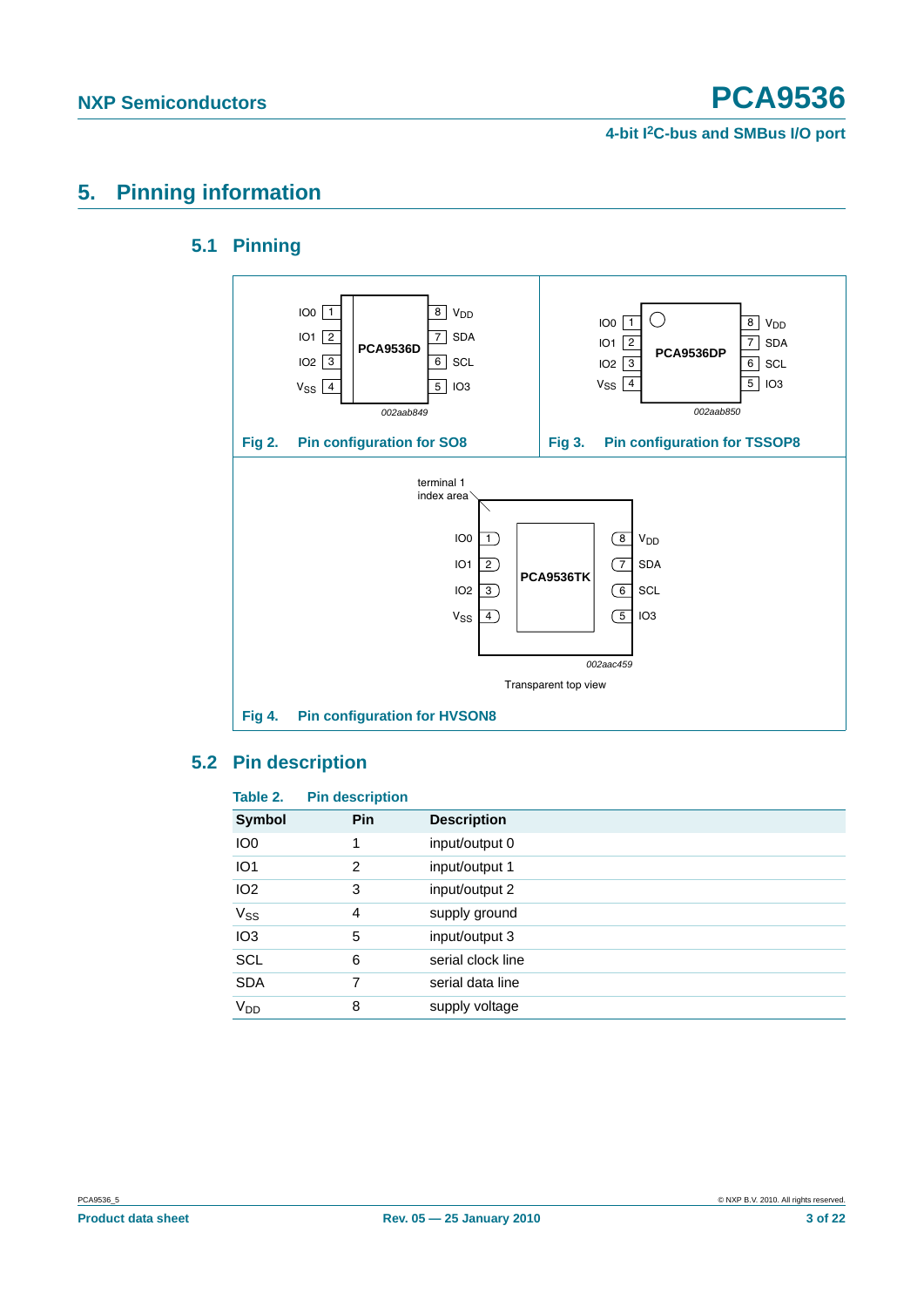# <span id="page-3-1"></span><span id="page-3-0"></span>**6. Functional description**

Refer to [Figure 1 "Block diagram of PCA9536"](#page-1-1).

### **6.1 Registers**

#### <span id="page-3-2"></span>**6.1.1 Command byte**

| Table 3. | <b>Command byte</b> |                             |
|----------|---------------------|-----------------------------|
| Command  | <b>Protocol</b>     | <b>Function</b>             |
|          | read byte           | Input Port register         |
|          | read/write byte     | Output Port register        |
| 2        | read/write byte     | Polarity Inversion register |
| 3        | read/write byte     | Configuration register      |

The command byte is the first byte to follow the address byte during a write transmission. It is used as a pointer to determine which of the following registers will be written or read.

### <span id="page-3-3"></span>**6.1.2 Register 0 - Input Port register**

This register is a read-only port. It reflects the incoming logic levels of the pins, regardless of whether the pin is defined as an input or an output by Register 3. Writes to this register have no effect.

The default 'X' is determined by the externally applied logic level, normally logic 1 when no external signal externally applied because of the internal pull-up resistors.

#### **Table 4. Register 0 - Input Port register bit description** *Legend: \* default value*

| <b>Bit</b>     | <b>Symbol</b> | <b>Access</b> | <b>Value</b> | <b>Description</b>                           |
|----------------|---------------|---------------|--------------|----------------------------------------------|
| 7              | 17            | read only     | $1^*$        | not used                                     |
| 6              | 16            | read only     | $1^*$        |                                              |
| 5              | 15            | read only     | $1^*$        |                                              |
| $\overline{4}$ | 4             | read only     | $1^*$        |                                              |
| 3              | 13            | read only     | X            | determined by externally applied logic level |
| 2              | 12            | read only     | X            |                                              |
| 1              | $\mathsf{I}$  | read only     | X            |                                              |
| 0              | 10            | read only     | X            |                                              |
|                |               |               |              |                                              |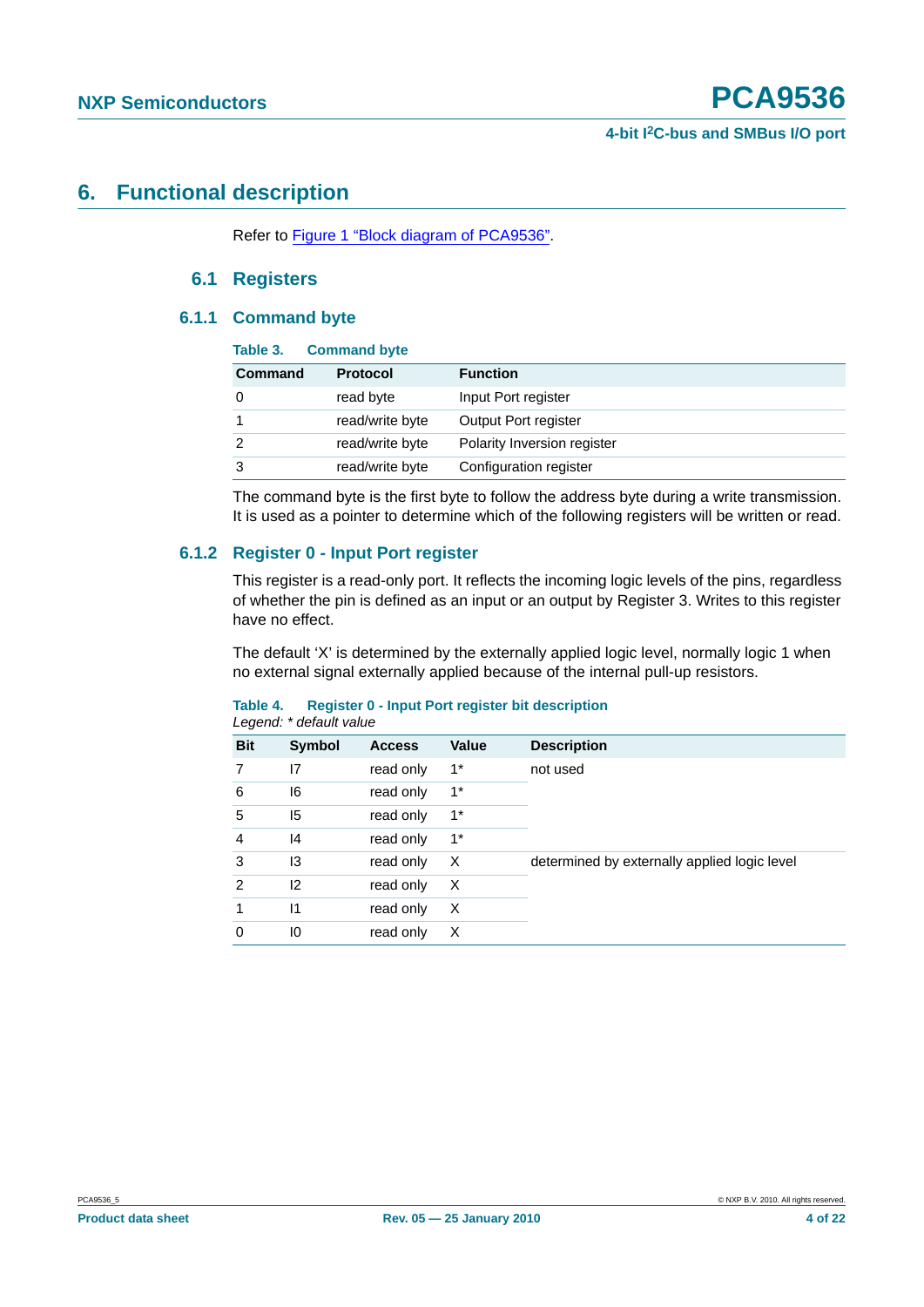#### <span id="page-4-0"></span>**6.1.3 Register 1 - Output Port register**

This register reflects the outgoing logic levels of the pins defined as outputs by Register 3. Bit values in this register have no effect on pins defined as inputs. Reads from this register return the value that is in the flip-flop controlling the output selection, **not** the actual pin value.

'Not used' bits can be programmed with either logic 0 or logic 1.

| <b>Bit</b> | <b>Symbol</b>  | <b>Access</b> | <b>Value</b> | <b>Description</b>                                |
|------------|----------------|---------------|--------------|---------------------------------------------------|
|            | O7             | R             | $1^*$        | not used                                          |
| 6          | O <sub>6</sub> | R             | $1^*$        |                                                   |
| 5          | O <sub>5</sub> | R             | $1*$         |                                                   |
| 4          | O <sub>4</sub> | R             | $1*$         |                                                   |
| 3          | O <sub>3</sub> | R             | $1^*$        | reflects outgoing logic levels of pins defined as |
| 2          | O <sub>2</sub> | R             | $1^*$        | outputs by Register 3                             |
|            | O <sub>1</sub> | R             | $1*$         |                                                   |
| 0          | O <sub>0</sub> | R             | $1*$         |                                                   |

**Table 5. Register 1 - Output Port register bit description** *Legend: \* default value*

### <span id="page-4-1"></span>**6.1.4 Register 2 - Polarity Inversion register**

This register allows the user to invert the polarity of the Input Port register data. If a bit in this register is set (written with '1'), the corresponding Input Port data is inverted. If a bit in this register is cleared (written with a '0'), the Input Port data polarity is retained.

'Not used' bits can be programmed with either logic 0 or logic 1.

|                | Legend: * default value |               |              |                                                  |  |  |  |  |
|----------------|-------------------------|---------------|--------------|--------------------------------------------------|--|--|--|--|
| <b>Bit</b>     | Symbol                  | <b>Access</b> | <b>Value</b> | <b>Description</b>                               |  |  |  |  |
|                | N7                      | R/W           | 0*           | not used                                         |  |  |  |  |
| 6              | N <sub>6</sub>          | R/W           | $0^*$        |                                                  |  |  |  |  |
| 5              | N <sub>5</sub>          | R/W           | 0*           |                                                  |  |  |  |  |
| 4              | N4                      | R/W           | $0^*$        |                                                  |  |  |  |  |
| 3              | N <sub>3</sub>          | R/W           | $0^*$        | inverts polarity of Input Port register data     |  |  |  |  |
| $\mathfrak{p}$ | N <sub>2</sub>          | R/W           | $0^*$        | $0 =$ Input Port register data retained (default |  |  |  |  |
|                | N <sub>1</sub>          | R/W           | $0^*$        | value)                                           |  |  |  |  |
| $\Omega$       | N <sub>0</sub>          | R/W           | $0^*$        | $1 =$ Input Port register data inverted          |  |  |  |  |

**Table 6. Register 2 - Polarity Inversion register bit description**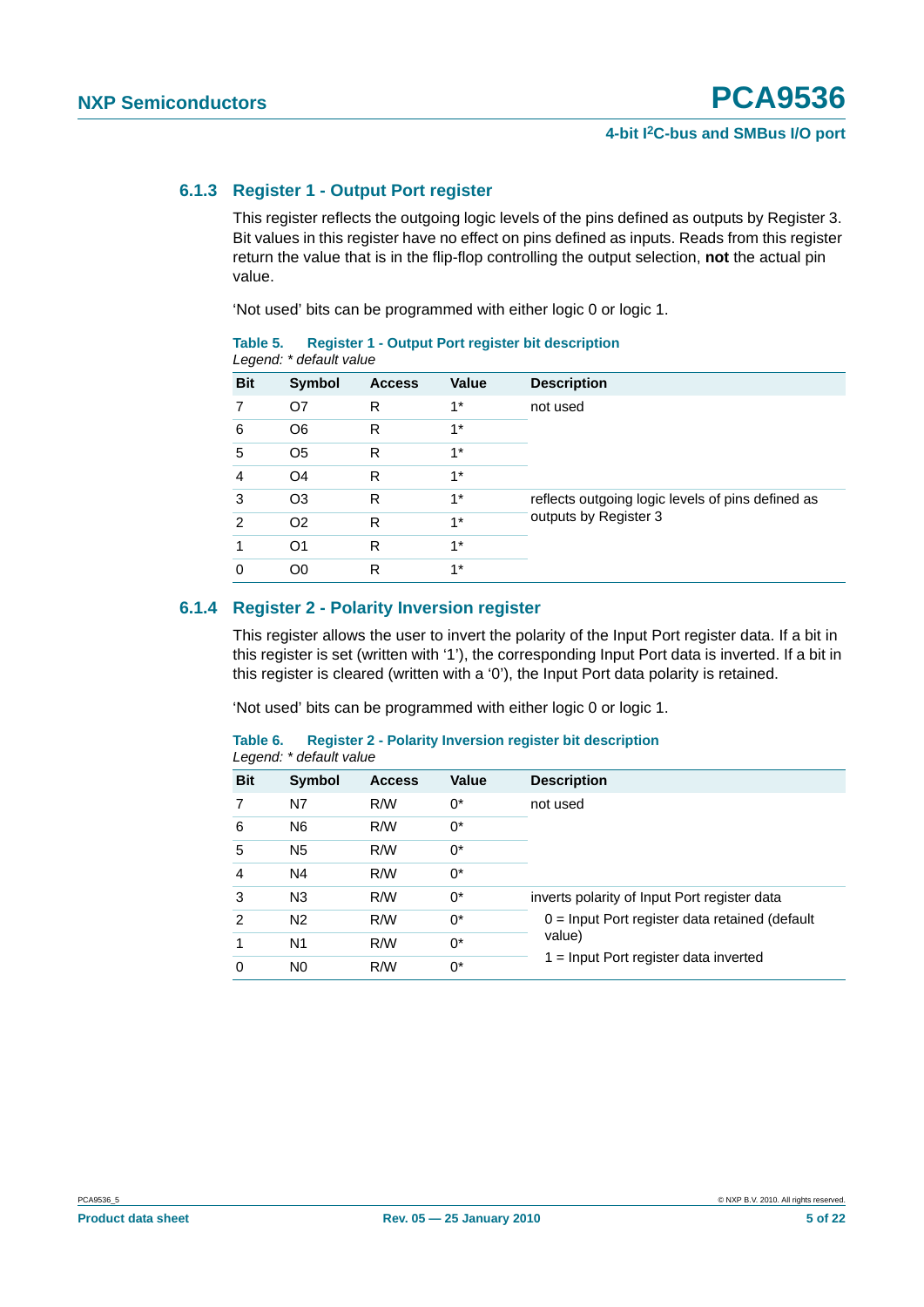### <span id="page-5-0"></span>**6.1.5 Register 3 - Configuration register**

This register configures the directions of the I/O pins. If a bit in this register is set, the corresponding port pin is enabled as an input with high-impedance output driver. If a bit in this register is cleared, the corresponding port pin is enabled as an output. At reset, the I/Os are configured as inputs with a weak pull-up to  $V_{DD}$ .

'Not used' bits can be programmed with either logic 0 or logic 1.

|            | Legend: * default value |               |       |                                                   |  |  |  |  |  |  |
|------------|-------------------------|---------------|-------|---------------------------------------------------|--|--|--|--|--|--|
| <b>Bit</b> | Symbol                  | <b>Access</b> | Value | <b>Description</b>                                |  |  |  |  |  |  |
| 7          | C7                      | R/W           | $1^*$ | not used                                          |  |  |  |  |  |  |
| 6          | C <sub>6</sub>          | R/W           | $1^*$ |                                                   |  |  |  |  |  |  |
| 5          | C <sub>5</sub>          | R/W           | $1*$  |                                                   |  |  |  |  |  |  |
| 4          | C <sub>4</sub>          | R/W           | $1^*$ |                                                   |  |  |  |  |  |  |
| 3          | C <sub>3</sub>          | R/W           | $1^*$ | configures the directions of the I/O pins         |  |  |  |  |  |  |
| 2          | C <sub>2</sub>          | R/W           | $1^*$ | $0 =$ corresponding port pin enabled as an output |  |  |  |  |  |  |
|            | C <sub>1</sub>          | R/W           | $1^*$ | $1 =$ corresponding port pin configured as input  |  |  |  |  |  |  |
|            | C0                      | R/W           | $1*$  | (default value)                                   |  |  |  |  |  |  |

**Table 7. Register 3 - Configuration register bit description**

### <span id="page-5-1"></span>**6.2 Power-on reset**

When power is applied to  $V_{DD}$ , an internal Power-On Reset (POR) holds the PCA9536 in a reset condition until  $V_{DD}$  has reached  $V_{POR}$ . At that point, the reset condition is released and the PCA9536 registers and state machine will initialize to their default states. Thereafter,  $V_{DD}$  must be lowered below 0.2 V to reset the device.

For a power reset cycle,  $V_{DD}$  must be lowered below 0.2 V and then restored to the operating voltage.

### <span id="page-5-2"></span>**6.3 I/O port**

When an I/O is configured as an input, FETs Q1 and Q2 are off, creating a high-impedance input with a weak pull-up (100 kΩ typical) to  $V_{DD}$ . The input voltage may be raised above  $V_{DD}$  to a maximum of 5.5 V.

If the I/O is configured as an output, then either Q1 or Q2 is enabled, depending on the state of the Output Port register. Care should be exercised if an external voltage is applied to an I/O configured as an output because of the low-impedance paths that exist between the pin and either  $V_{DD}$  or  $V_{SS}$ .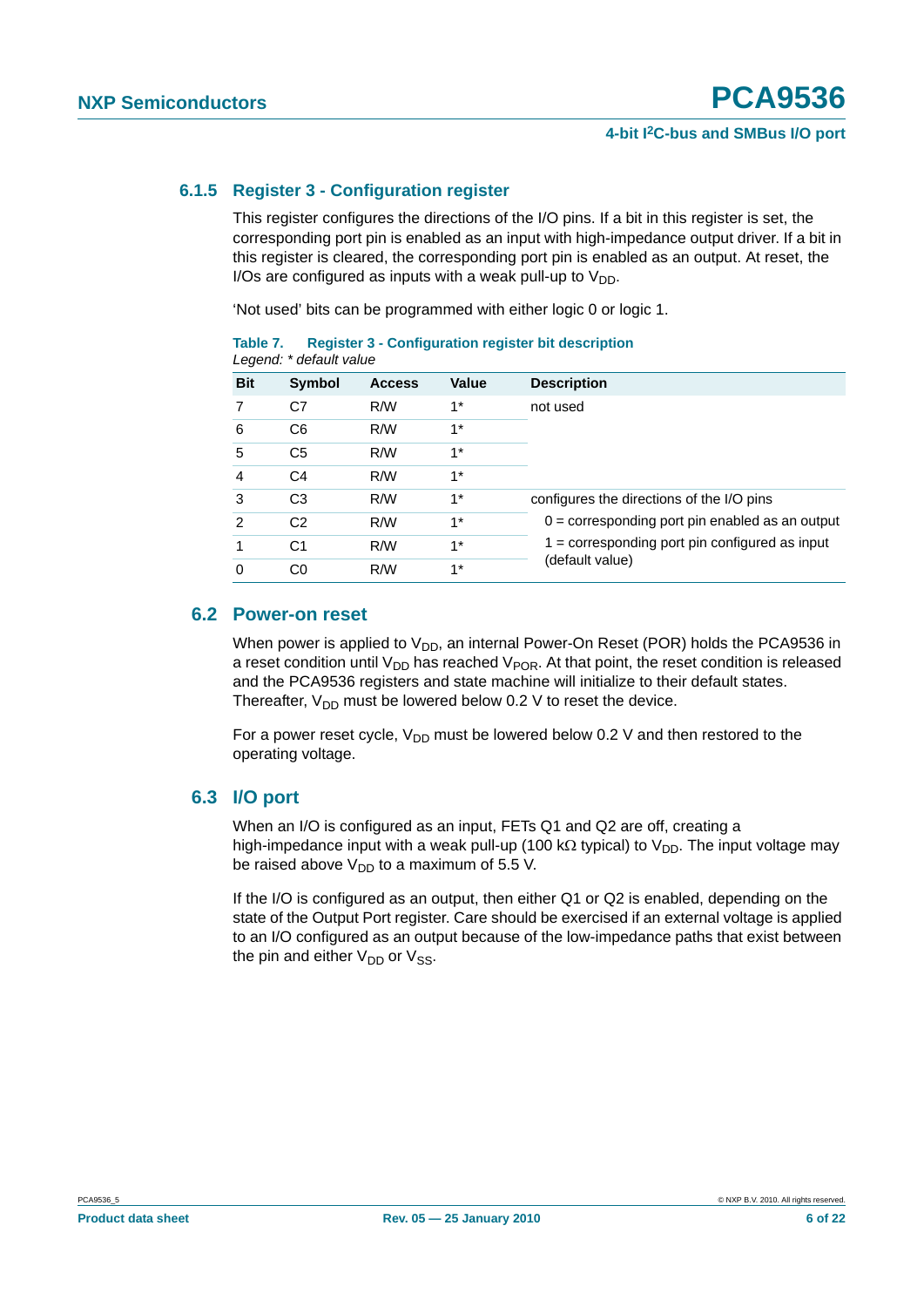# **NXP Semiconductors PCA9536**

### **4-bit I2C-bus and SMBus I/O port**



### <span id="page-6-0"></span>**6.4 Device address**



# <span id="page-6-1"></span>**6.5 Bus transactions**

Data is transmitted to the PCA9536 registers using the Write mode as shown in [Figure 7](#page-7-0) and [Figure 8](#page-7-1). Data is read from the PCA9536 registers using the Read mode as shown in [Figure 9](#page-7-2) and [Figure 10](#page-8-0). These devices do not implement an auto-increment function, so once a command byte has been sent, the register which was addressed will continue to be accessed by reads until a new command byte has been sent.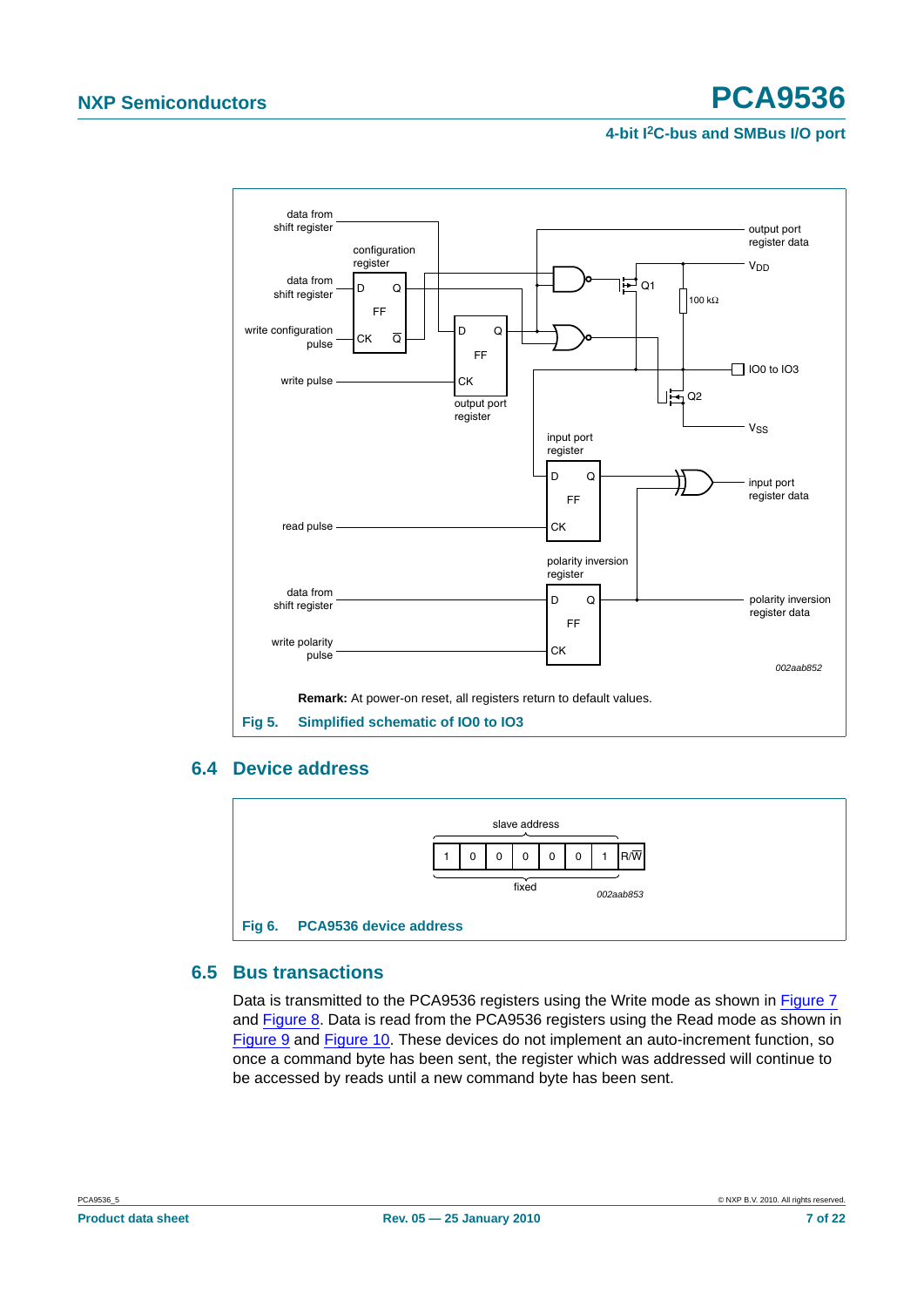

# <span id="page-7-0"></span>**Fig 7. Write to Output Port register**



<span id="page-7-2"></span><span id="page-7-1"></span>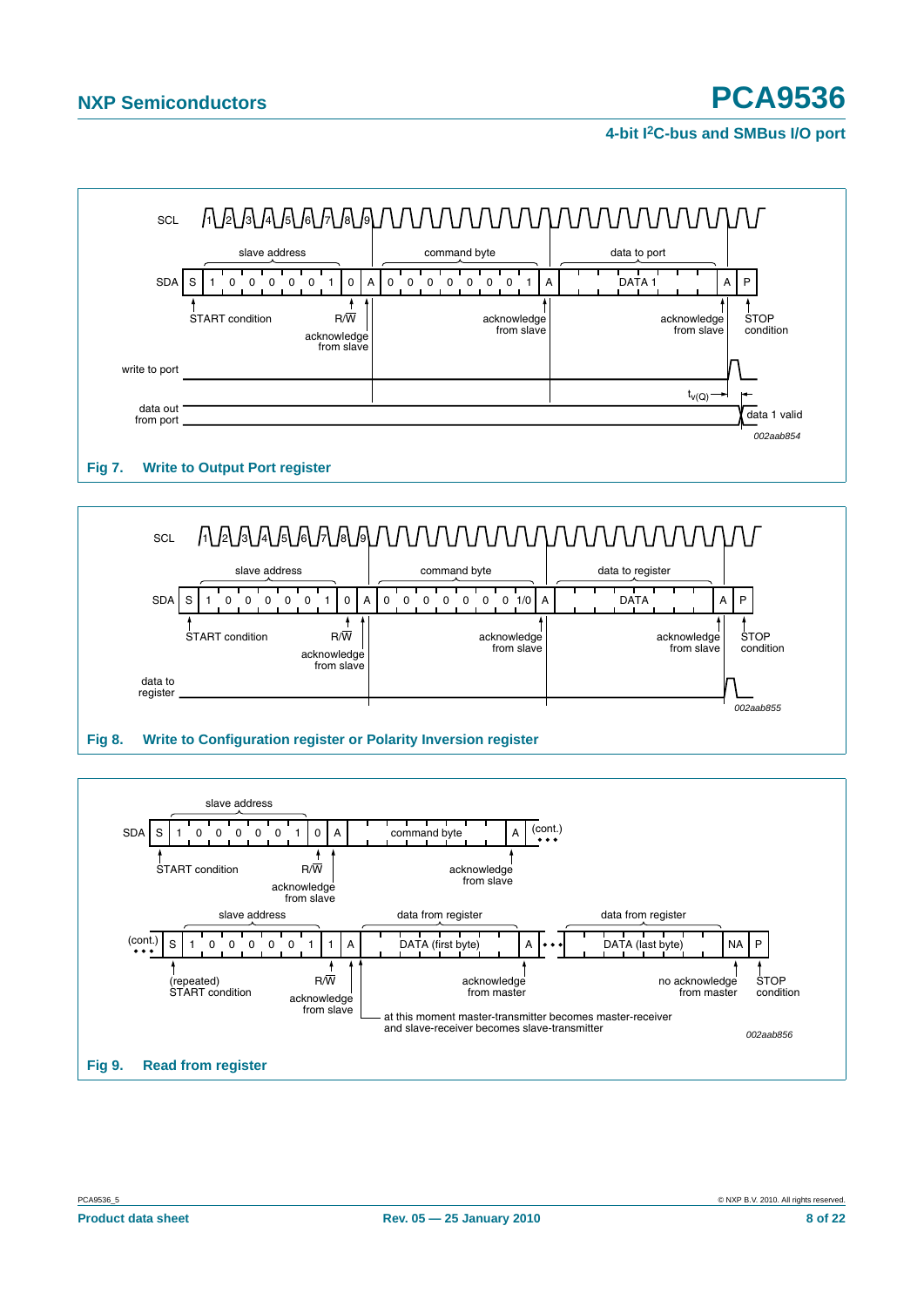

# <span id="page-8-1"></span><span id="page-8-0"></span>**7. Application design-in information**

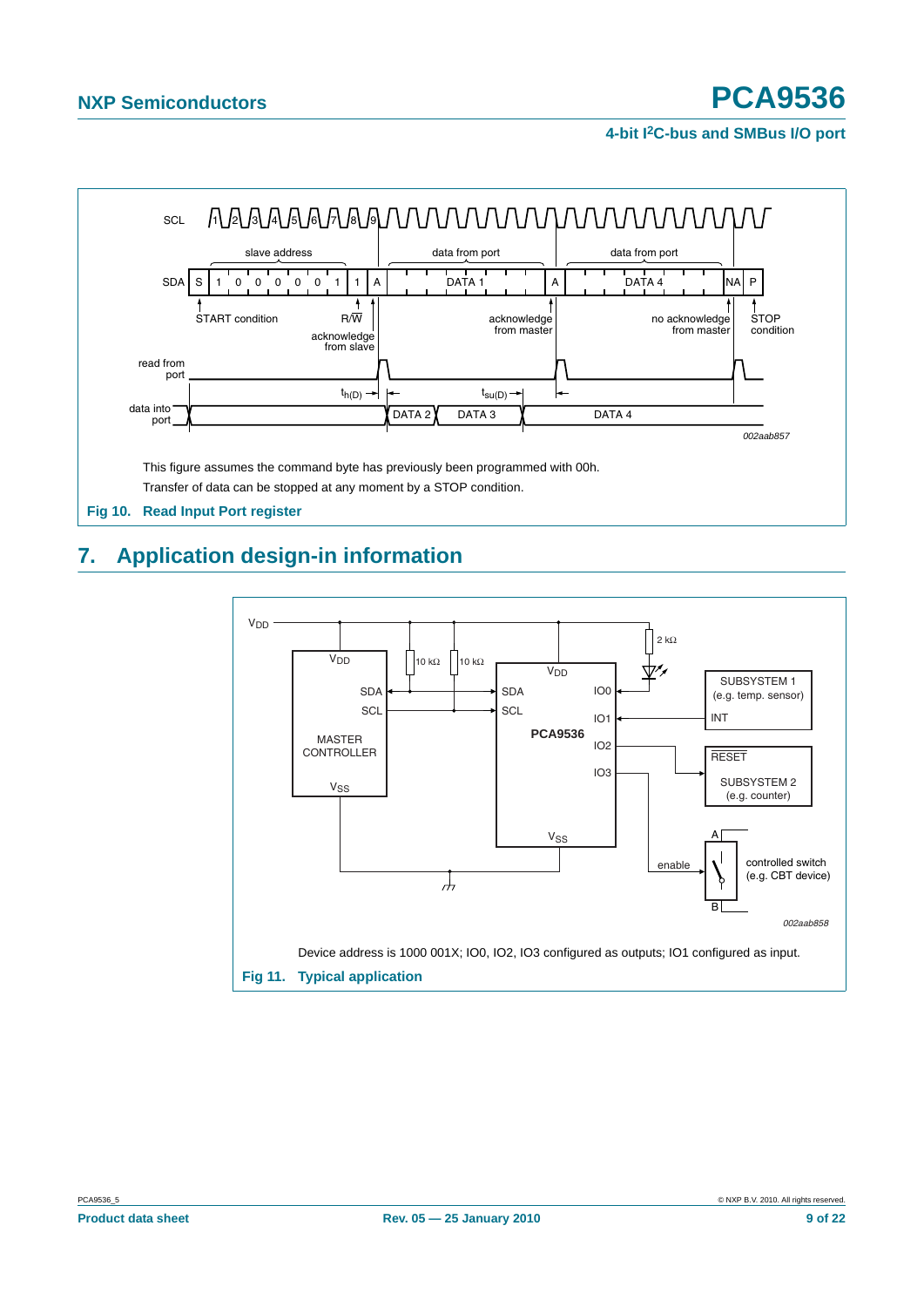# <span id="page-9-0"></span>**8. Limiting values**

| Table 8.<br><b>Limiting values</b><br>In accordance with the Absolute Maximum Rating System (IEC 60134). |                                |                   |                          |            |             |  |
|----------------------------------------------------------------------------------------------------------|--------------------------------|-------------------|--------------------------|------------|-------------|--|
| <b>Symbol</b>                                                                                            | <b>Parameter</b>               | <b>Conditions</b> | Min                      | <b>Max</b> | Unit        |  |
| <b>V<sub>DD</sub></b>                                                                                    | supply voltage                 |                   | $-0.5$                   | $+6.0$     | V           |  |
| h                                                                                                        | input current                  |                   | ٠                        | ±20        | mA          |  |
| V <sub>I/O</sub>                                                                                         | voltage on an input/output pin |                   | $V_{SS} - 0.5$           | 5.5        | V           |  |
| $I_{O(10n)}$                                                                                             | output current on pin IOn      |                   |                          | ±50        | mA          |  |
| <b>I</b> <sub>DD</sub>                                                                                   | supply current                 |                   |                          | 85         | mA          |  |
| $I_{SS}$                                                                                                 | ground supply current          |                   | $\overline{\phantom{a}}$ | 100        | mA          |  |
| $P_{\text{tot}}$                                                                                         | total power dissipation        |                   | $\overline{\phantom{a}}$ | 200        | mW          |  |
| $T_{\text{stg}}$                                                                                         | storage temperature            |                   | $-65$                    | $+150$     | °C          |  |
| $T_{amb}$                                                                                                | ambient temperature            |                   | $-40$                    | $+85$      | $^{\circ}C$ |  |
| $T_{j(max)}$                                                                                             | maximum junction temperature   |                   | $\overline{\phantom{a}}$ | $+125$     | °C          |  |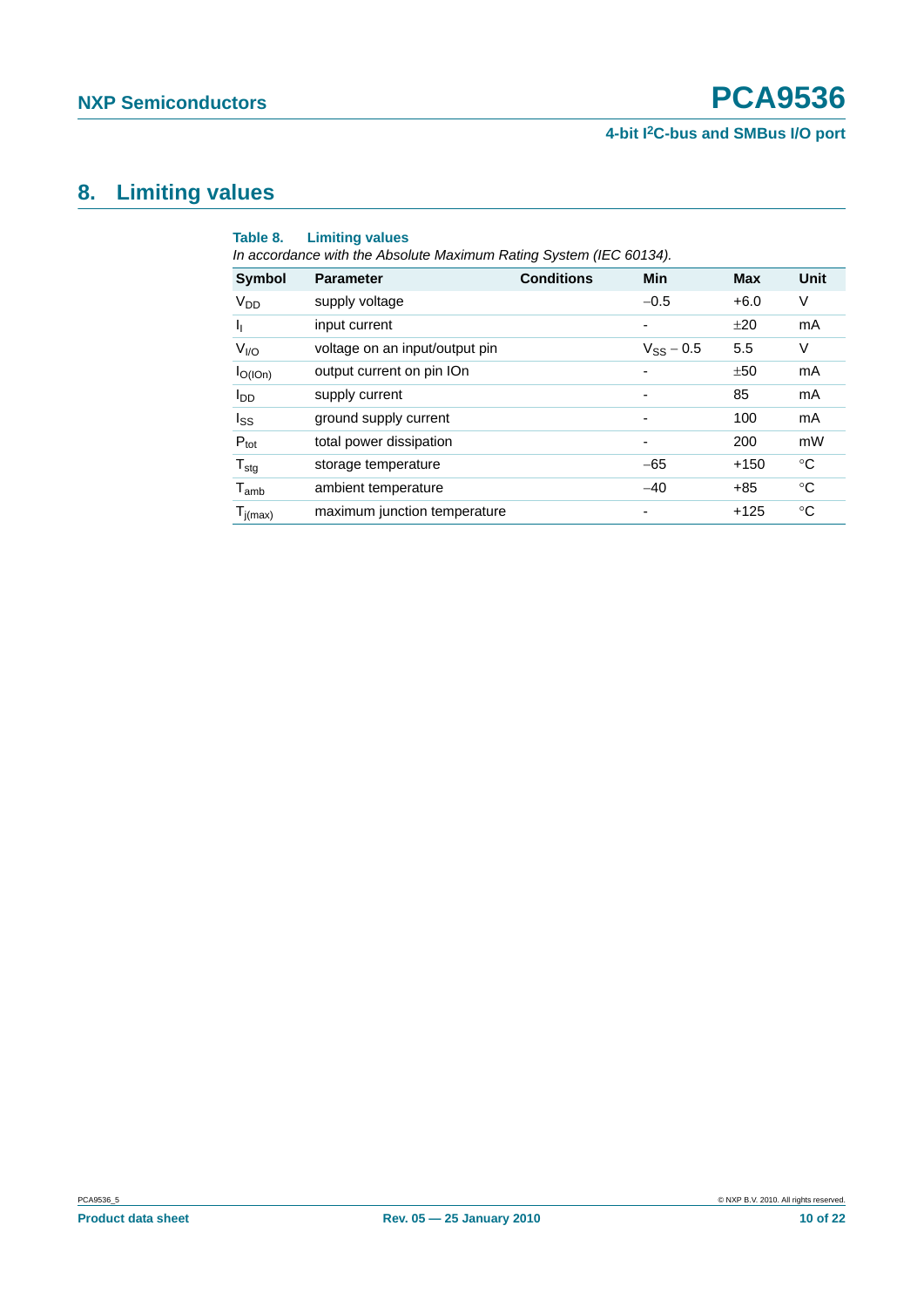# <span id="page-10-4"></span>**9. Static characteristics**

#### <span id="page-10-3"></span>**Table 9. Static characteristics**

 $V_{DD} = 2.3$  *V to 5.5 V;*  $V_{SS} = 0$  *V;*  $T_{amb} = -40$  °C to +85 °C; unless otherwise specified.

| <b>Symbol</b>           | <b>Parameter</b>                    | <b>Conditions</b>                                                                                    |               | Min                | <b>Typ</b>     | <b>Max</b>               | <b>Unit</b>  |
|-------------------------|-------------------------------------|------------------------------------------------------------------------------------------------------|---------------|--------------------|----------------|--------------------------|--------------|
| <b>Supplies</b>         |                                     |                                                                                                      |               |                    |                |                          |              |
| V <sub>DD</sub>         | supply voltage                      |                                                                                                      |               | 2.3                | $\blacksquare$ | 5.5                      | V            |
| <b>I</b> <sub>DD</sub>  | supply current                      | operating mode; $V_{DD} = 5.5 V$ ;<br>no load; $f_{SCL} = 100$ kHz                                   |               |                    | 290            | 400                      | μA           |
| $I_{\text{stb}}$        | standby current                     | Standby mode; $V_{DD} = 5.5 V$ ; no load;<br>$V_1 = V_{SS}$ ; f <sub>SCL</sub> = 0 kHz; I/O = inputs |               |                    | 225            | 350                      | μA           |
|                         |                                     | Standby mode; $V_{DD} = 5.5 V$ ; no load;<br>$V_1 = V_{DD}$ ; f <sub>SCL</sub> = 0 kHz; I/O = inputs |               | $\frac{1}{2}$      | 0.25           | 1                        | μA           |
| <b>V<sub>POR</sub></b>  | power-on reset voltage              |                                                                                                      | 凹.            |                    | 1.5            | 1.65                     | $\mathsf{V}$ |
|                         | <b>Input SCL; input/output SDA</b>  |                                                                                                      |               |                    |                |                          |              |
| $V_{IL}$                | LOW-level input voltage             |                                                                                                      |               | $-0.5$             | $\blacksquare$ | $+0.3VDD$                | $\mathsf V$  |
| V <sub>IH</sub>         | HIGH-level input voltage            |                                                                                                      |               | 0.7V <sub>DD</sub> | $\blacksquare$ | 5.5                      | V            |
| $I_{OL}$                | LOW-level output current            | $V_{OL} = 0.4 V$                                                                                     |               | 3                  | 6              | $\blacksquare$           | mA           |
| IL.                     | leakage current                     | $V_I = V_{DD} = V_{SS}$                                                                              |               | $-1$               | $\blacksquare$ | $+1$                     | μA           |
| $C_i$                   | input capacitance                   | $V_1 = V_{SS}$                                                                                       |               | ۰                  | 6              | 10                       | pF           |
| I/Os                    |                                     |                                                                                                      |               |                    |                |                          |              |
| $V_{IL}$                | LOW-level input voltage             |                                                                                                      |               | $-0.5$             | $\blacksquare$ | $+0.8$                   | $\vee$       |
| V <sub>IH</sub>         | HIGH-level input voltage            |                                                                                                      |               | 2.0                | $\blacksquare$ | 5.5                      | V            |
| $I_{OL}$                | LOW-level output current            | $V_{\text{OI}} = 0.5 V$ ; $V_{\text{DD}} = 2.3 V$                                                    | $\boxed{2}$   | 8                  | 10             | ÷,                       | mA           |
|                         |                                     | $V_{OL} = 0.7 V; V_{DD} = 2.3 V$                                                                     |               | $\boxed{2}$ 10     | 13             | $\overline{\phantom{0}}$ | mA           |
|                         |                                     | $V_{OL} = 0.5 V$ ; $V_{DD} = 3.0 V$                                                                  | $[2]$ 8       |                    | 14             | $\blacksquare$           | mA           |
|                         |                                     | $V_{OL} = 0.7 V$ ; $V_{DD} = 3.0 V$                                                                  |               | $\boxed{2}$ 10     | 19             | $\blacksquare$           | mA           |
|                         |                                     | $V_{OL} = 0.5 V$ ; $V_{DD} = 4.5 V$                                                                  | $\boxed{2}$ 8 |                    | 17             | ÷,                       | mA           |
|                         |                                     | $V_{OL} = 0.7 V$ ; $V_{DD} = 4.5 V$                                                                  |               | $\boxed{2}$ 10     | 24             | $\blacksquare$           | mA           |
| <b>V<sub>OH</sub></b>   | HIGH-level output voltage           | $I_{OH} = -8$ mA; $V_{DD} = 2.3$ V                                                                   |               | $[3]$ 1.8          | $\blacksquare$ | ÷,                       | $\mathsf{V}$ |
|                         |                                     | $I_{OH} = -10$ mA; $V_{DD} = 2.3$ V                                                                  |               | $[3]$ 1.7          | $\blacksquare$ | $\blacksquare$           | V            |
|                         |                                     | $I_{OH} = -8$ mA; $V_{DD} = 3.0$ V                                                                   |               | $[3]$ 2.6          | $\blacksquare$ | ä,                       | $\vee$       |
|                         |                                     | $I_{OH} = -10$ mA; $V_{DD} = 3.0$ V                                                                  |               | $\boxed{3}$ 2.5    | $\blacksquare$ | $\overline{\phantom{a}}$ | V            |
|                         |                                     | $I_{OH} = -8$ mA; $V_{DD} = 4.75$ V                                                                  |               | $[3]$ 4.1          |                |                          | $\vee$       |
|                         |                                     | $I_{OH}$ = -10 mA; $V_{DD}$ = 4.75 V                                                                 |               | $[3]$ 4.0          |                |                          | V            |
| $I_{LIH}$               | HIGH-level input leakage<br>current | $V_{DD} = 3.6 V$ ; $V_1 = V_{DD}$                                                                    |               |                    |                | 1                        | μA           |
| <b>ILIL</b>             | LOW-level input leakage<br>current  | $V_{DD} = 5.5 V$ ; $V_1 = V_{SS}$                                                                    |               |                    |                | $-100$                   | μA           |
| $C_i$                   | input capacitance                   |                                                                                                      |               | -                  | 3.7            | 5                        | pF           |
| $\mathrm{C}_\mathrm{o}$ | output capacitance                  |                                                                                                      |               |                    | 3.7            | 5                        | pF           |

<span id="page-10-0"></span>[1]  $V_{DD}$  must be lowered to 0.2 V in order to reset part.

<span id="page-10-1"></span>[2] Each I/O must be externally limited to a maximum of 25 mA and the device must be limited to a maximum current of 100 mA.

<span id="page-10-2"></span>[3] The total current sourced by all I/Os must be limited to 85 mA.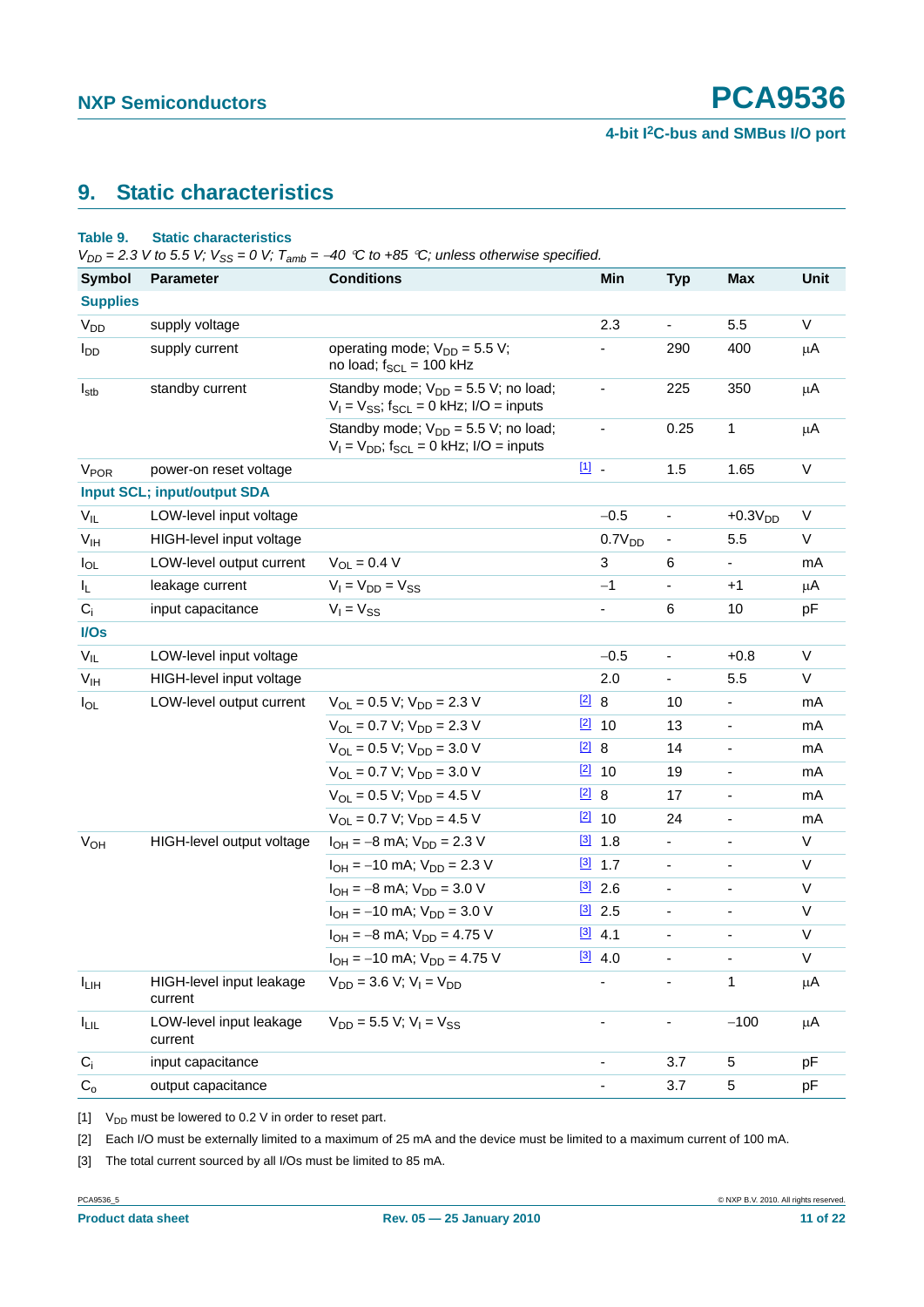# <span id="page-11-4"></span>**10. Dynamic characteristics**

<span id="page-11-3"></span>

| Table 10. |  | <b>Dynamic characteristics</b> |
|-----------|--|--------------------------------|
|-----------|--|--------------------------------|

| <b>Symbol</b>        | <b>Parameter</b>                                                     | <b>Conditions</b> |                          | <b>Standard-mode</b><br>$I2C-bus$ | Fast-mode I <sup>2</sup> C-bus |                          | <b>Unit</b> |
|----------------------|----------------------------------------------------------------------|-------------------|--------------------------|-----------------------------------|--------------------------------|--------------------------|-------------|
|                      |                                                                      |                   | Min                      | <b>Max</b>                        | Min                            | <b>Max</b>               |             |
| $f_{SCL}$            | <b>SCL clock frequency</b>                                           |                   | $\Omega$                 | 100                               | $\Omega$                       | 400                      | kHz         |
| t <sub>BUF</sub>     | bus free time between a STOP and<br><b>START</b> condition           |                   | 4.7                      |                                   | 1.3                            |                          | μS          |
| <sup>t</sup> HD;STA  | hold time (repeated) START condition                                 |                   | 4.0                      | $\overline{\phantom{a}}$          | 0.6                            |                          | μS          |
| t <sub>SU;STA</sub>  | set-up time for a repeated START<br>condition                        |                   | 4.7                      | $\overline{\phantom{a}}$          | 0.6                            |                          | μS          |
| t <sub>SU:STO</sub>  | set-up time for STOP condition                                       |                   | 4.0                      | $\overline{\phantom{a}}$          | 0.6                            |                          | μS          |
| t <sub>HD;DAT</sub>  | data hold time                                                       |                   | 0                        | $\overline{\phantom{a}}$          | $\Omega$                       |                          | μS          |
| t <sub>VD</sub> :ACK | data valid acknowledge time                                          | $[1]$             | 0.3                      | 3.45                              | 0.1                            | 0.9                      | μS          |
| t <sub>VD;DAT</sub>  | data valid time                                                      | $[2]$             | 300                      | $\overline{\phantom{a}}$          | 50                             | $\overline{\phantom{a}}$ | ns          |
| t <sub>SU;DAT</sub>  | data set-up time                                                     |                   | 250                      | $\overline{\phantom{a}}$          | 100                            | -                        | ns          |
| t <sub>LOW</sub>     | LOW period of the SCL clock                                          |                   | 4.7                      | $\overline{\phantom{a}}$          | 1.3                            | $\overline{\phantom{a}}$ | μS          |
| <sup>t</sup> HIGH    | HIGH period of the SCL clock                                         |                   | 4.0                      | ٠                                 | 0.6                            |                          | μs          |
| $t_{r}$              | rise time of both SDA and SCL signals                                |                   |                          | 1000                              | $20 + 0.1C_b$ <sup>[3]</sup>   | 300                      | ns          |
| $t_f$                | fall time of both SDA and SCL signals                                |                   |                          | 300                               | $20 + 0.1 Cb$ <sup>[3]</sup>   | 300                      | ns          |
| $t_{SP}$             | pulse width of spikes that must be<br>suppressed by the input filter |                   |                          | 50                                |                                | 50                       | ns          |
| <b>Port timing</b>   |                                                                      |                   |                          |                                   |                                |                          |             |
| $t_{V(Q)}$           | data output valid time                                               |                   | $\overline{\phantom{a}}$ | 200                               |                                | 200                      | ns          |
| $t_{\text{su}(D)}$   | data input set-up time                                               |                   | 100                      | $\overline{\phantom{a}}$          | 100                            |                          | ns          |
| $t_{h(D)}$           | data input hold time                                                 |                   | 1                        | $\qquad \qquad \blacksquare$      | 1                              | ٠                        | μs          |

<span id="page-11-0"></span> $[1]$  t<sub>VD;ACK</sub> = time for Acknowledgement signal from SCL LOW to SDA (out) LOW.

<span id="page-11-1"></span> $[2]$  t<sub>VD;DAT</sub> = minimum time for SDA data output to be valid following SCL LOW.

<span id="page-11-2"></span>[3]  $C_b =$  total capacitance of one bus line in pF.

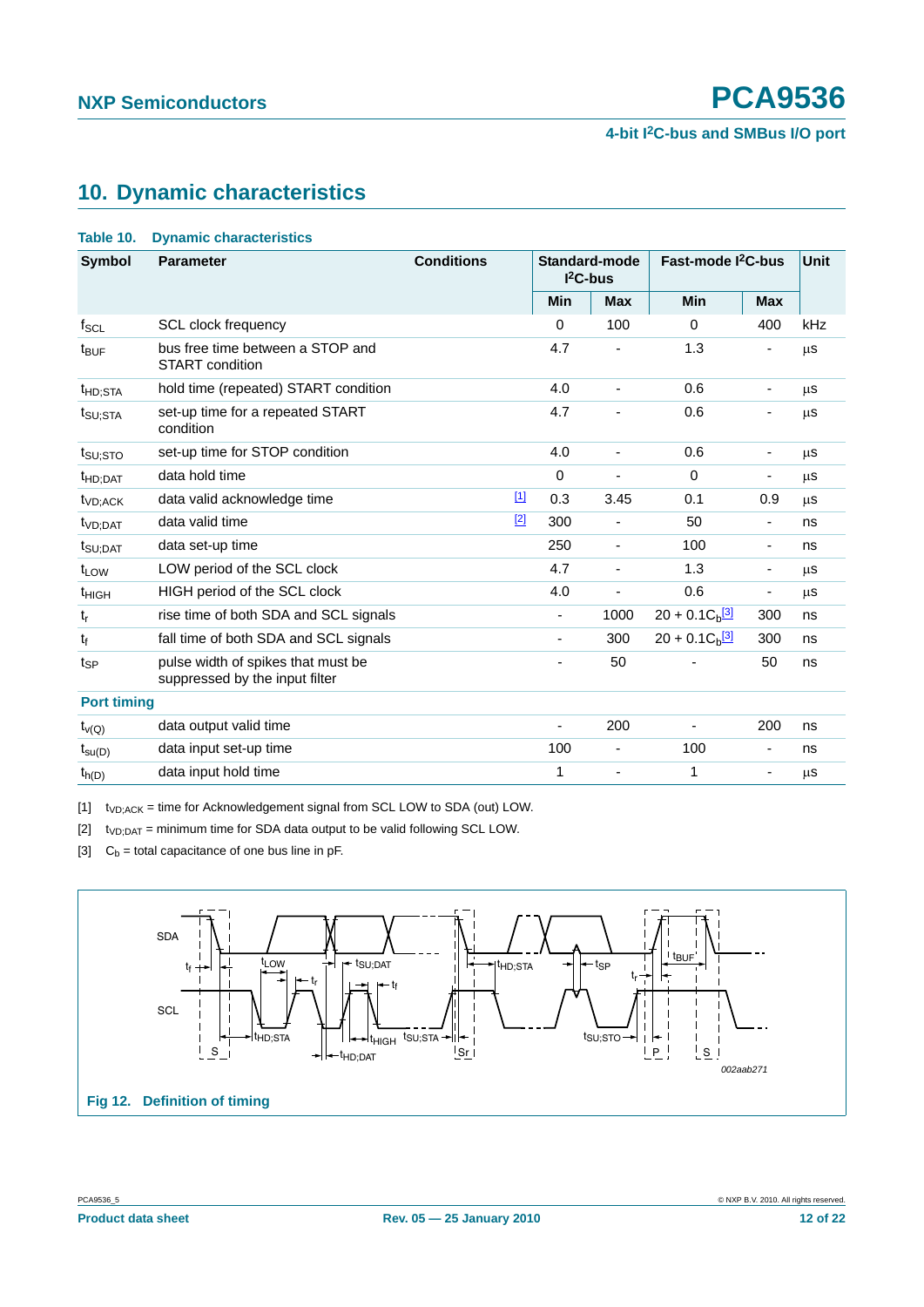

# <span id="page-12-0"></span>**11. Test information**





#### **Table 11. Test data**

| <b>Test</b>  | Load         | Switch       |                  |
|--------------|--------------|--------------|------------------|
|              | $\mathbf{U}$ | $R_{\rm I}$  |                  |
| $t_{\nu(Q)}$ | 50 pF        | $500 \Omega$ | 2V <sub>DD</sub> |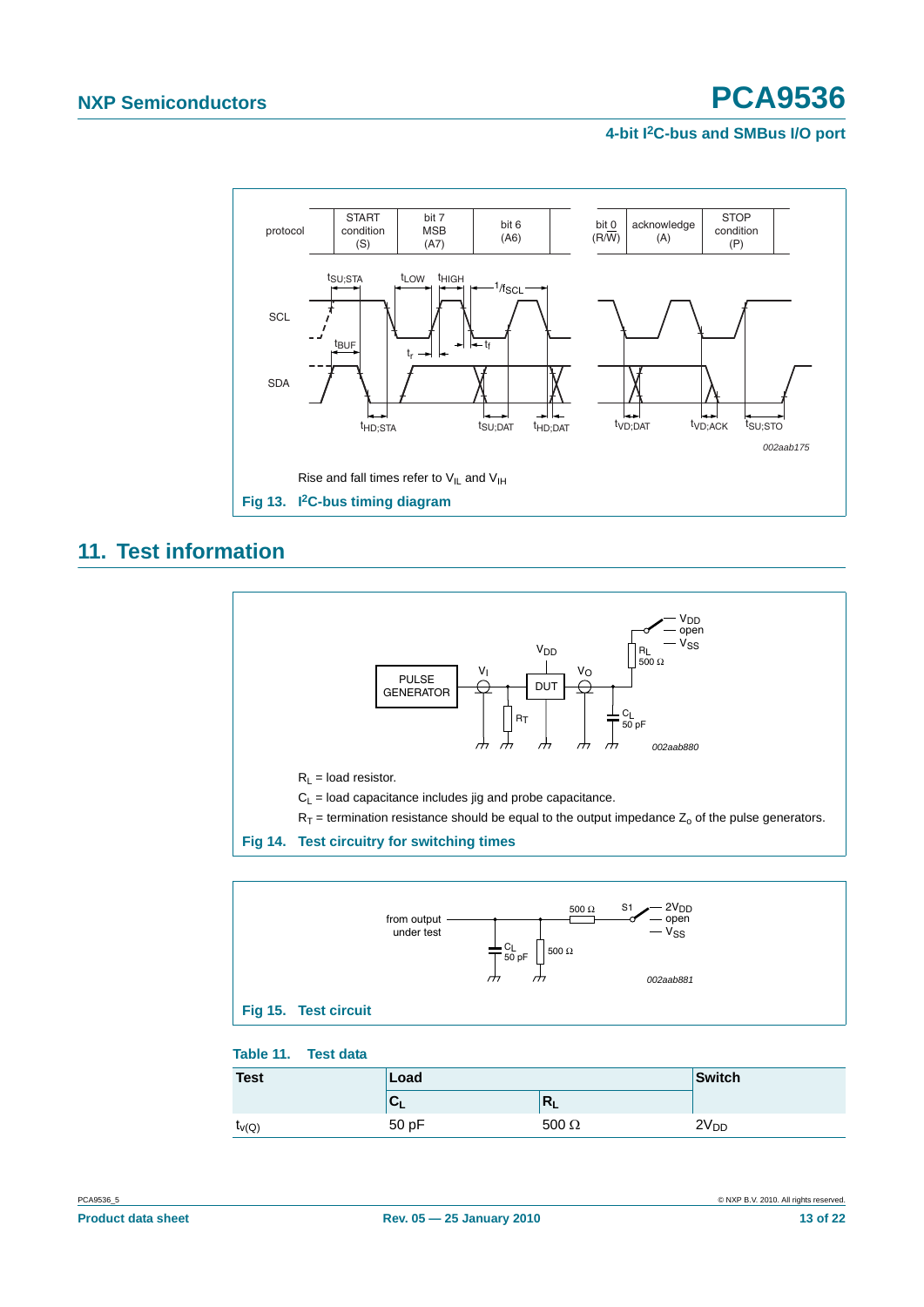# <span id="page-13-0"></span>**12. Package outline**



# **Fig 16. Package outline SOT96-1 (SO8)**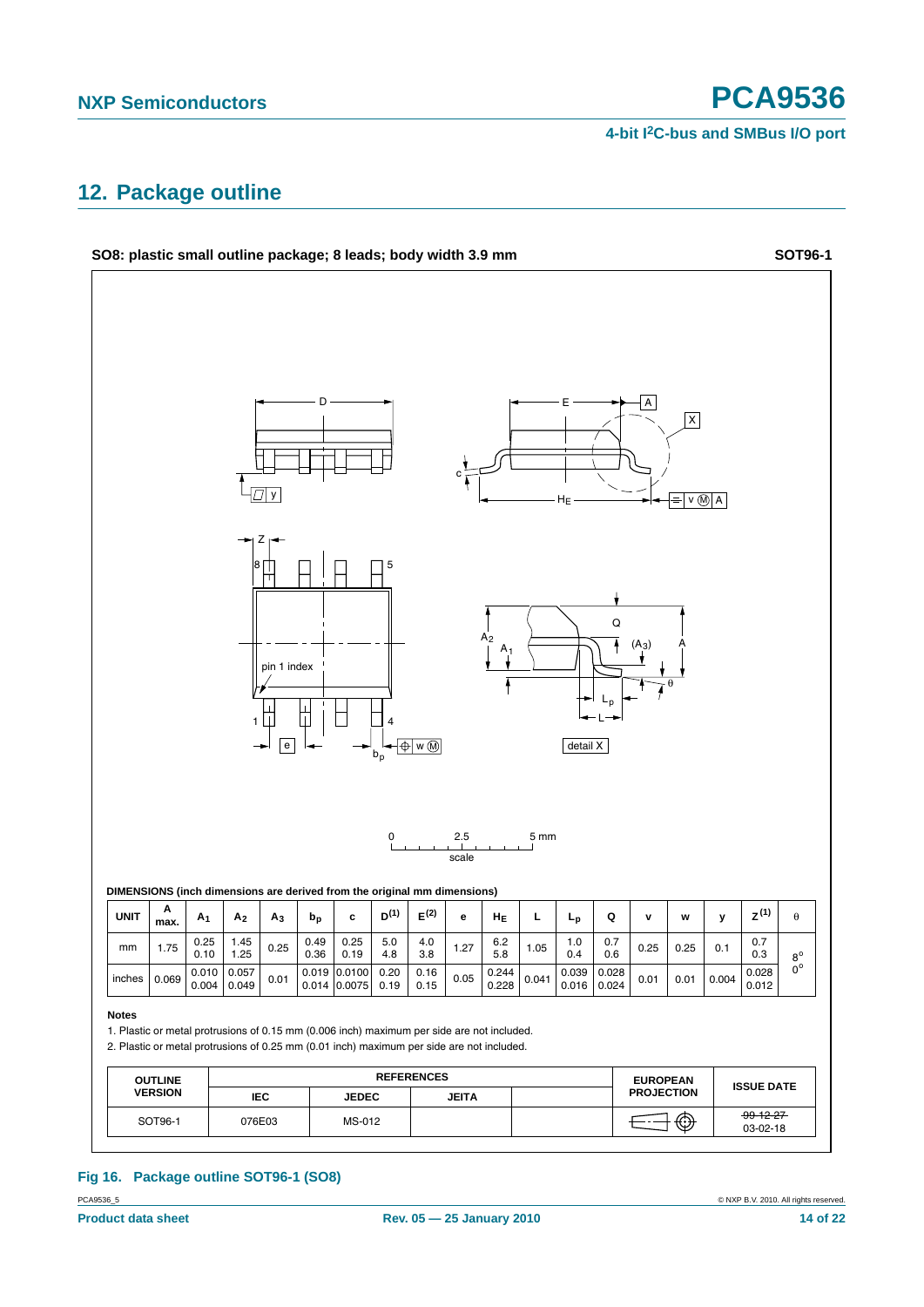

PCA9536\_5 © NXP B.V. 2010. All rights reserved. **Fig 17. Package outline SOT505-1 (TSSOP8)**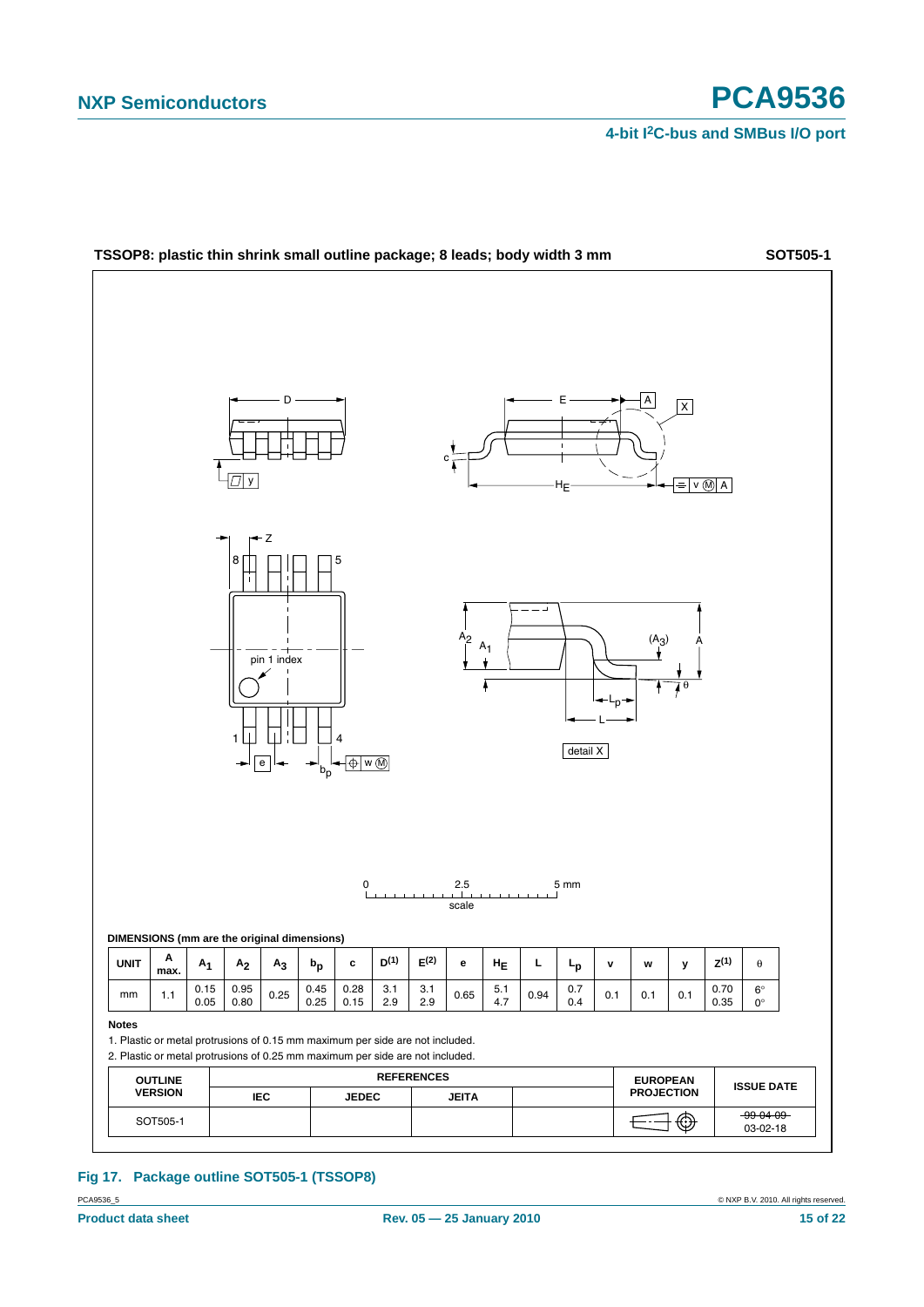

#### **HVSON8: plastic thermal enhanced very thin small outline package; no leads; 8 terminals; body 3 x 3 x 0.85 mm**

**Fig 18. Package outline SOT908-1 (HVSON8)**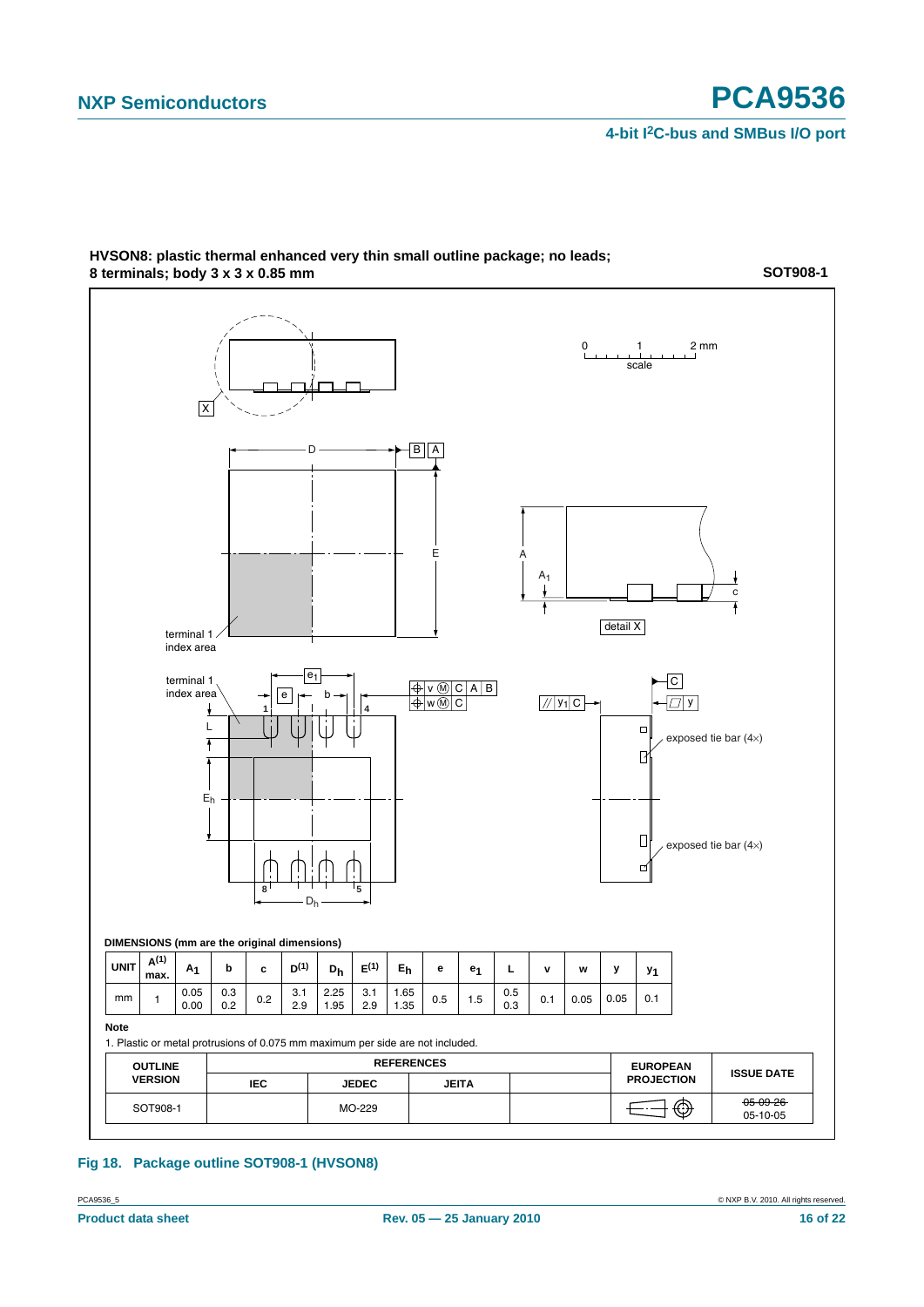# <span id="page-16-0"></span>**13. Handling information**

All input and output pins are protected against ElectroStatic Discharge (ESD) under normal handling. When handling ensure that the appropriate precautions are taken as described in *JESD625-A* or equivalent standards.

# <span id="page-16-1"></span>**14. Soldering of SMD packages**

This text provides a very brief insight into a complex technology. A more in-depth account of soldering ICs can be found in Application Note *AN10365 "Surface mount reflow soldering description"*.

### <span id="page-16-2"></span>**14.1 Introduction to soldering**

Soldering is one of the most common methods through which packages are attached to Printed Circuit Boards (PCBs), to form electrical circuits. The soldered joint provides both the mechanical and the electrical connection. There is no single soldering method that is ideal for all IC packages. Wave soldering is often preferred when through-hole and Surface Mount Devices (SMDs) are mixed on one printed wiring board; however, it is not suitable for fine pitch SMDs. Reflow soldering is ideal for the small pitches and high densities that come with increased miniaturization.

### <span id="page-16-3"></span>**14.2 Wave and reflow soldering**

Wave soldering is a joining technology in which the joints are made by solder coming from a standing wave of liquid solder. The wave soldering process is suitable for the following:

- **•** Through-hole components
- **•** Leaded or leadless SMDs, which are glued to the surface of the printed circuit board

Not all SMDs can be wave soldered. Packages with solder balls, and some leadless packages which have solder lands underneath the body, cannot be wave soldered. Also, leaded SMDs with leads having a pitch smaller than ~0.6 mm cannot be wave soldered, due to an increased probability of bridging.

The reflow soldering process involves applying solder paste to a board, followed by component placement and exposure to a temperature profile. Leaded packages, packages with solder balls, and leadless packages are all reflow solderable.

Key characteristics in both wave and reflow soldering are:

- **•** Board specifications, including the board finish, solder masks and vias
- **•** Package footprints, including solder thieves and orientation
- **•** The moisture sensitivity level of the packages
- **•** Package placement
- **•** Inspection and repair
- **•** Lead-free soldering versus SnPb soldering

### <span id="page-16-4"></span>**14.3 Wave soldering**

Key characteristics in wave soldering are: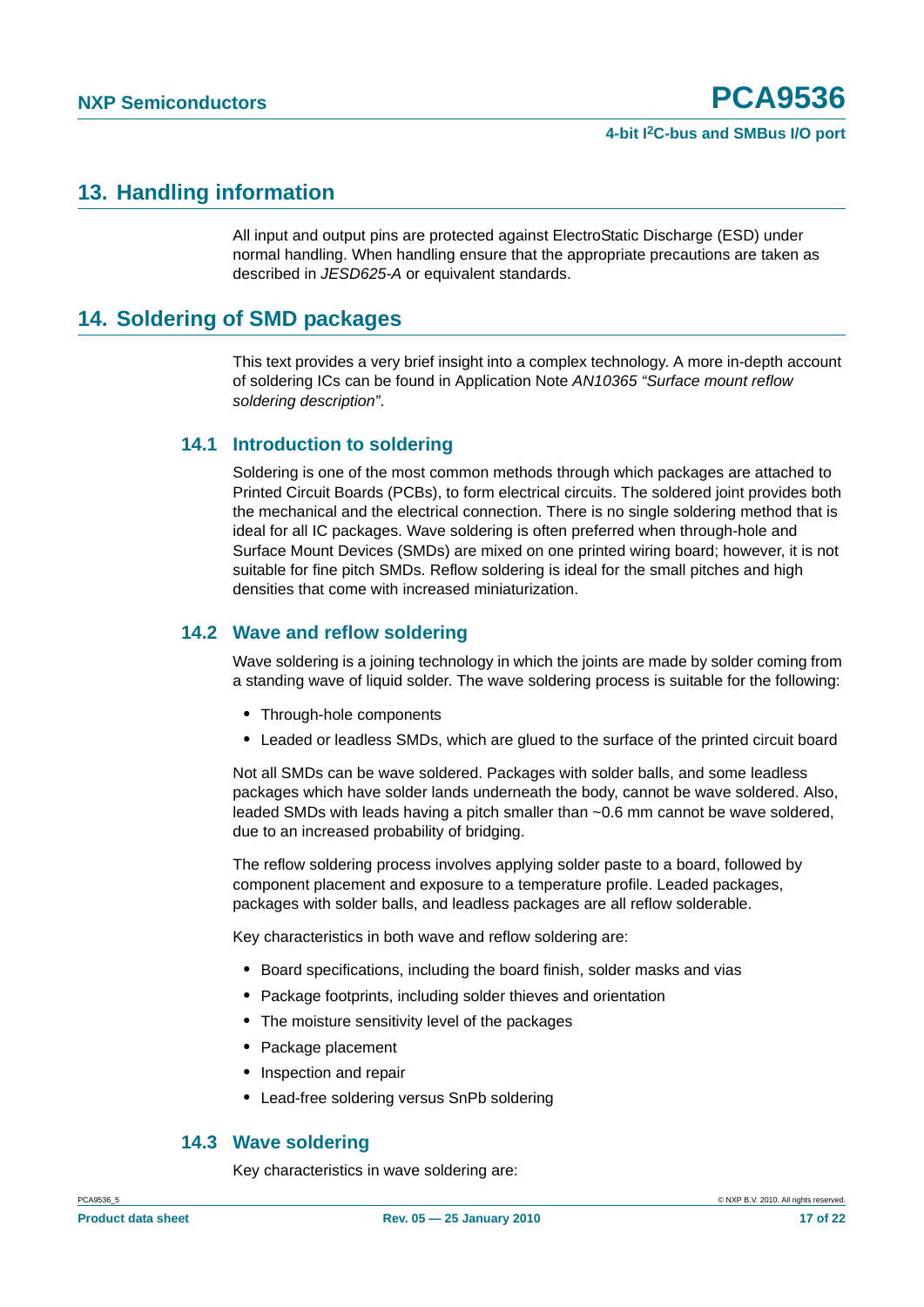- **•** Process issues, such as application of adhesive and flux, clinching of leads, board transport, the solder wave parameters, and the time during which components are exposed to the wave
- **•** Solder bath specifications, including temperature and impurities

# <span id="page-17-0"></span>**14.4 Reflow soldering**

Key characteristics in reflow soldering are:

- **•** Lead-free versus SnPb soldering; note that a lead-free reflow process usually leads to higher minimum peak temperatures (see Figure 19) than a SnPb process, thus reducing the process window
- **•** Solder paste printing issues including smearing, release, and adjusting the process window for a mix of large and small components on one board
- **•** Reflow temperature profile; this profile includes preheat, reflow (in which the board is heated to the peak temperature) and cooling down. It is imperative that the peak temperature is high enough for the solder to make reliable solder joints (a solder paste characteristic). In addition, the peak temperature must be low enough that the packages and/or boards are not damaged. The peak temperature of the package depends on package thickness and volume and is classified in accordance with Table 12 and 13

#### **Table 12. SnPb eutectic process (from J-STD-020C)**

| Package thickness (mm) | <b>Package reflow temperature (°C)</b> |            |
|------------------------|----------------------------------------|------------|
|                        | Volume (mm <sup>3</sup> )              |            |
|                        | < 350                                  | $\geq 350$ |
| < 2.5                  | 235                                    | 220        |
| > 2.5                  | 220                                    | 220        |

#### **Table 13. Lead-free process (from J-STD-020C)**

| Package thickness (mm) | Package reflow temperature $(^\circ \mathsf{C})$ |             |        |
|------------------------|--------------------------------------------------|-------------|--------|
|                        | Volume (mm <sup>3</sup> )                        |             |        |
|                        | $\leq 350$                                       | 350 to 2000 | > 2000 |
| < 1.6                  | 260                                              | 260         | 260    |
| 1.6 to 2.5             | 260                                              | 250         | 245    |
| > 2.5                  | 250                                              | 245         | 245    |

Moisture sensitivity precautions, as indicated on the packing, must be respected at all times.

Studies have shown that small packages reach higher temperatures during reflow soldering, see Figure 19.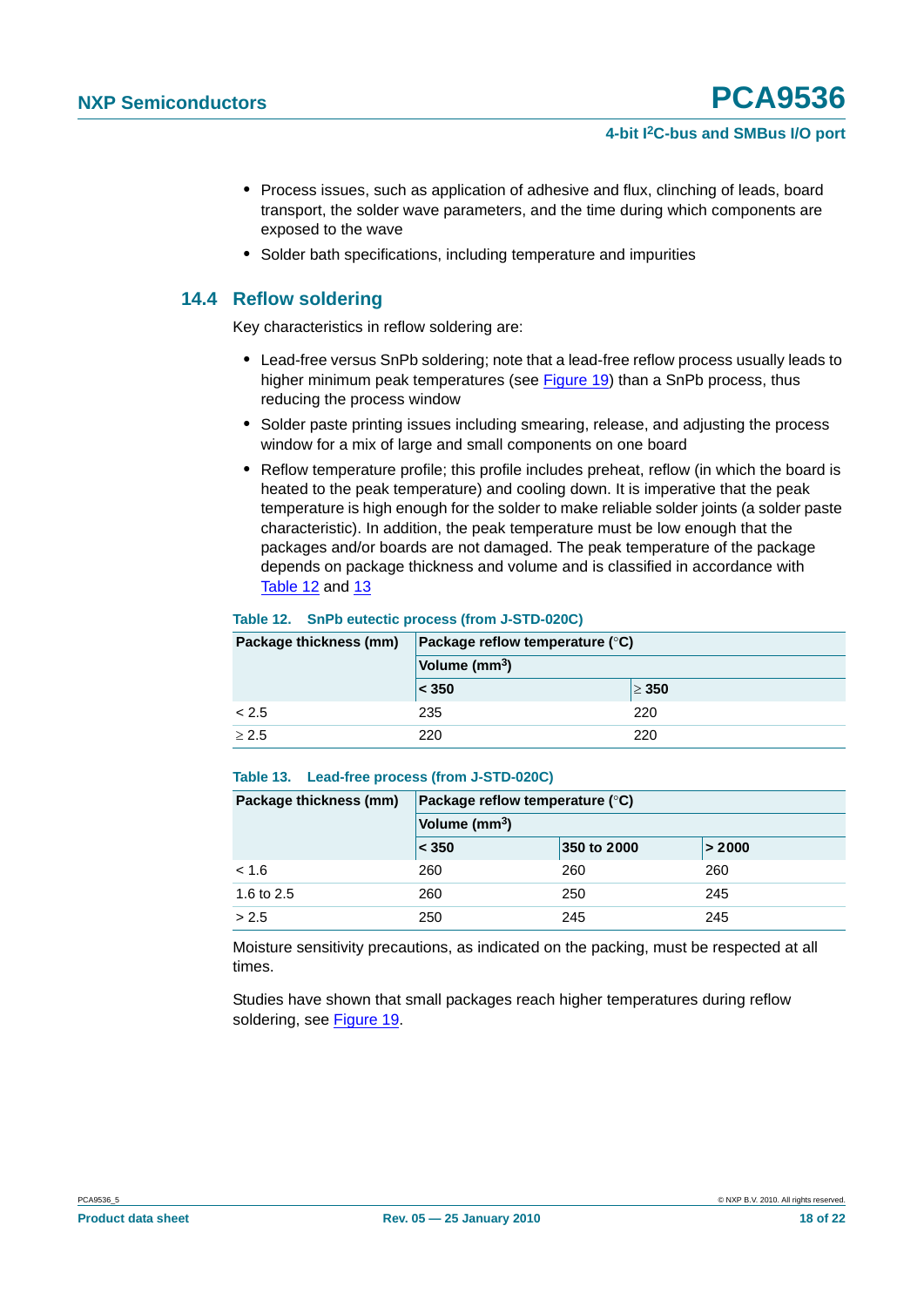



For further information on temperature profiles, refer to Application Note *AN10365 "Surface mount reflow soldering description"*.

# <span id="page-18-0"></span>**15. Abbreviations**

| Table 14.    | <b>Abbreviations</b>                       |
|--------------|--------------------------------------------|
| Acronym      | <b>Description</b>                         |
| <b>ACPI</b>  | Advanced Configuration and Power Interface |
| <b>CDM</b>   | <b>Charged Device Model</b>                |
| DUT          | Device Under Test                          |
| <b>ESD</b>   | ElectroStatic Discharge                    |
| <b>FET</b>   | Field-Effect Transistor                    |
| <b>GPIO</b>  | General Purpose Input/Output               |
| <b>HBM</b>   | Human Body Model                           |
| $12C$ -bus   | Inter-Integrated Circuit bus               |
| 1/O          | Input/Output                               |
| <b>LED</b>   | Light-Emitting Diode                       |
| MМ           | Machine Model                              |
| <b>POR</b>   | Power-On Reset                             |
| <b>SMBus</b> | System Management Bus                      |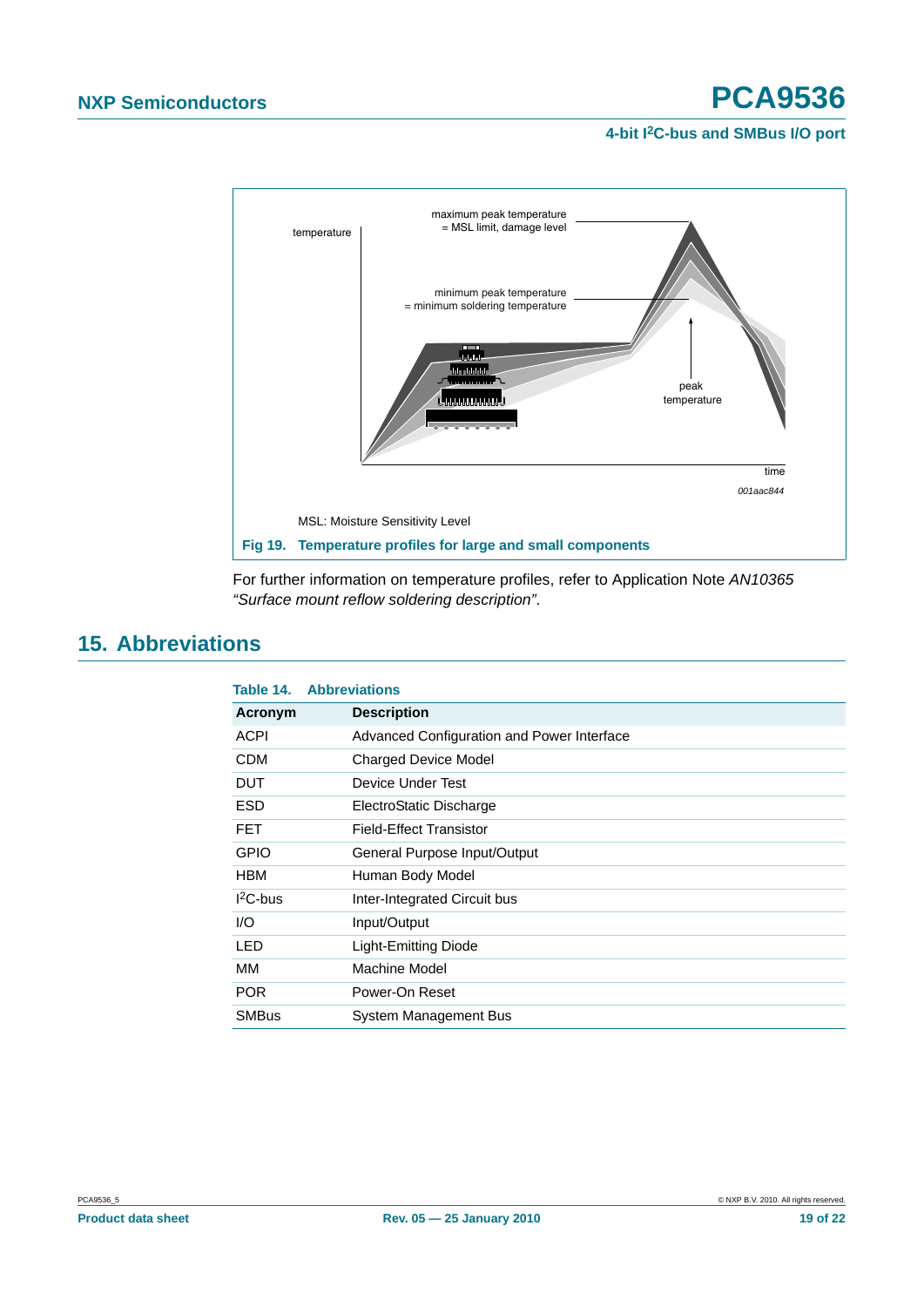# <span id="page-19-0"></span>**16. Revision history**

| <b>Table 15. Revision history</b> |                           |                                                                                                                                                                                                                                                                                                                                                                                                                                                                                 |                          |                   |
|-----------------------------------|---------------------------|---------------------------------------------------------------------------------------------------------------------------------------------------------------------------------------------------------------------------------------------------------------------------------------------------------------------------------------------------------------------------------------------------------------------------------------------------------------------------------|--------------------------|-------------------|
| Document ID                       | Release date              | Data sheet status                                                                                                                                                                                                                                                                                                                                                                                                                                                               | <b>Change notice</b>     | <b>Supersedes</b> |
| PCA9536 5                         | 20100125                  | Product data sheet                                                                                                                                                                                                                                                                                                                                                                                                                                                              | $\overline{\phantom{a}}$ | PCA9536 4         |
| Modifications:                    | changed from "us" to "ns" | • Table 9 "Static characteristics", sub-section "Supplies":<br>I <sub>DD</sub> Typical value changed from "104 $\mu$ A" to "290 $\mu$ A"<br>$I_{DD}$ Maximum value changed from "175 $\mu$ A" to "400 $\mu$ A"<br>• Table 10 "Dynamic characteristics": Unit for "t <sub>f</sub> , fall time of both SDA and SCL signals"<br><b>Remark:</b> The changes made in this revision are to correct typographical errors only. There is<br>no change in the performance of the device. |                          |                   |
| PCA9536 4                         | 20070911                  | Product data sheet                                                                                                                                                                                                                                                                                                                                                                                                                                                              |                          | PCA9536 3         |
| PCA9536 3                         | 20061009                  | Product data sheet                                                                                                                                                                                                                                                                                                                                                                                                                                                              |                          | PCA9536 2         |
| PCA9536 2<br>(9397 750 14124)     | 20040930                  | Objective data sheet                                                                                                                                                                                                                                                                                                                                                                                                                                                            |                          | PCA9536 1         |
| PCA9536 1<br>(9397 750 12895)     | 20040820                  | Objective data sheet                                                                                                                                                                                                                                                                                                                                                                                                                                                            |                          |                   |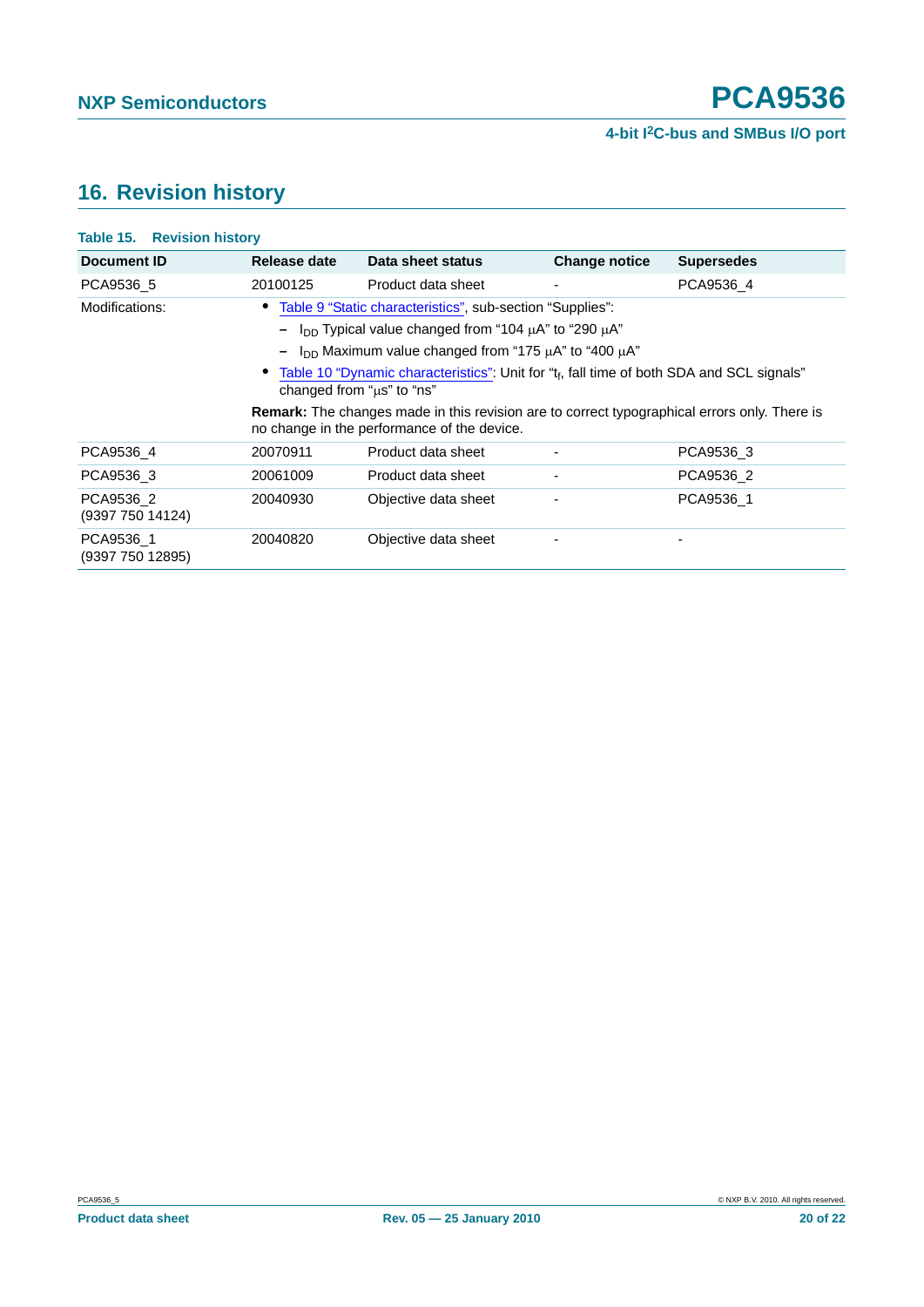# <span id="page-20-0"></span>**17. Legal information**

# <span id="page-20-1"></span>**17.1 Data sheet status**

| Document status[1][2]          | Product status <sup>[3]</sup> | <b>Definition</b>                                                                     |
|--------------------------------|-------------------------------|---------------------------------------------------------------------------------------|
| Objective [short] data sheet   | Development                   | This document contains data from the objective specification for product development. |
| Preliminary [short] data sheet | Qualification                 | This document contains data from the preliminary specification.                       |
| Product [short] data sheet     | Production                    | This document contains the product specification.                                     |

[1] Please consult the most recently issued document before initiating or completing a design.

[2] The term 'short data sheet' is explained in section "Definitions".

[3] The product status of device(s) described in this document may have changed since this document was published and may differ in case of multiple devices. The latest product status<br>information is available on the Intern

# <span id="page-20-2"></span>**17.2 Definitions**

**Draft —** The document is a draft version only. The content is still under internal review and subject to formal approval, which may result in modifications or additions. NXP Semiconductors does not give any representations or warranties as to the accuracy or completeness of information included herein and shall have no liability for the consequences of use of such information.

**Short data sheet —** A short data sheet is an extract from a full data sheet with the same product type number(s) and title. A short data sheet is intended for quick reference only and should not be relied upon to contain detailed and full information. For detailed and full information see the relevant full data sheet, which is available on request via the local NXP Semiconductors sales office. In case of any inconsistency or conflict with the short data sheet, the full data sheet shall prevail.

# <span id="page-20-3"></span>**17.3 Disclaimers**

**General —** Information in this document is believed to be accurate and reliable. However, NXP Semiconductors does not give any representations or warranties, expressed or implied, as to the accuracy or completeness of such information and shall have no liability for the consequences of use of such information.

**Right to make changes —** NXP Semiconductors reserves the right to make changes to information published in this document, including without limitation specifications and product descriptions, at any time and without notice. This document supersedes and replaces all information supplied prior to the publication hereof.

**Suitability for use —** NXP Semiconductors products are not designed, authorized or warranted to be suitable for use in medical, military, aircraft, space or life support equipment, nor in applications where failure or malfunction of an NXP Semiconductors product can reasonably be expected to result in personal injury, death or severe property or environmental

damage. NXP Semiconductors accepts no liability for inclusion and/or use of NXP Semiconductors products in such equipment or applications and therefore such inclusion and/or use is at the customer's own risk.

**Applications —** Applications that are described herein for any of these products are for illustrative purposes only. NXP Semiconductors makes no representation or warranty that such applications will be suitable for the specified use without further testing or modification.

**Limiting values —** Stress above one or more limiting values (as defined in the Absolute Maximum Ratings System of IEC 60134) may cause permanent damage to the device. Limiting values are stress ratings only and operation of the device at these or any other conditions above those given in the Characteristics sections of this document is not implied. Exposure to limiting values for extended periods may affect device reliability.

**Terms and conditions of sale —** NXP Semiconductors products are sold subject to the general terms and conditions of commercial sale, as published at http://www.nxp.com/profile/terms, including those pertaining to warranty, intellectual property rights infringement and limitation of liability, unless explicitly otherwise agreed to in writing by NXP Semiconductors. In case of any inconsistency or conflict between information in this document and such terms and conditions, the latter will prevail.

**No offer to sell or license —** Nothing in this document may be interpreted or construed as an offer to sell products that is open for acceptance or the grant, conveyance or implication of any license under any copyrights, patents or other industrial or intellectual property rights.

**Export control —** This document as well as the item(s) described herein may be subject to export control regulations. Export might require a prior authorization from national authorities.

# <span id="page-20-4"></span>**17.4 Trademarks**

Notice: All referenced brands, product names, service names and trademarks are the property of their respective owners.

**I 2C-bus —** logo is a trademark of NXP B.V.

# <span id="page-20-5"></span>**18. Contact information**

For more information, please visit: **http://www.nxp.com**

For sales office addresses, please send an email to: **salesaddresses@nxp.com**